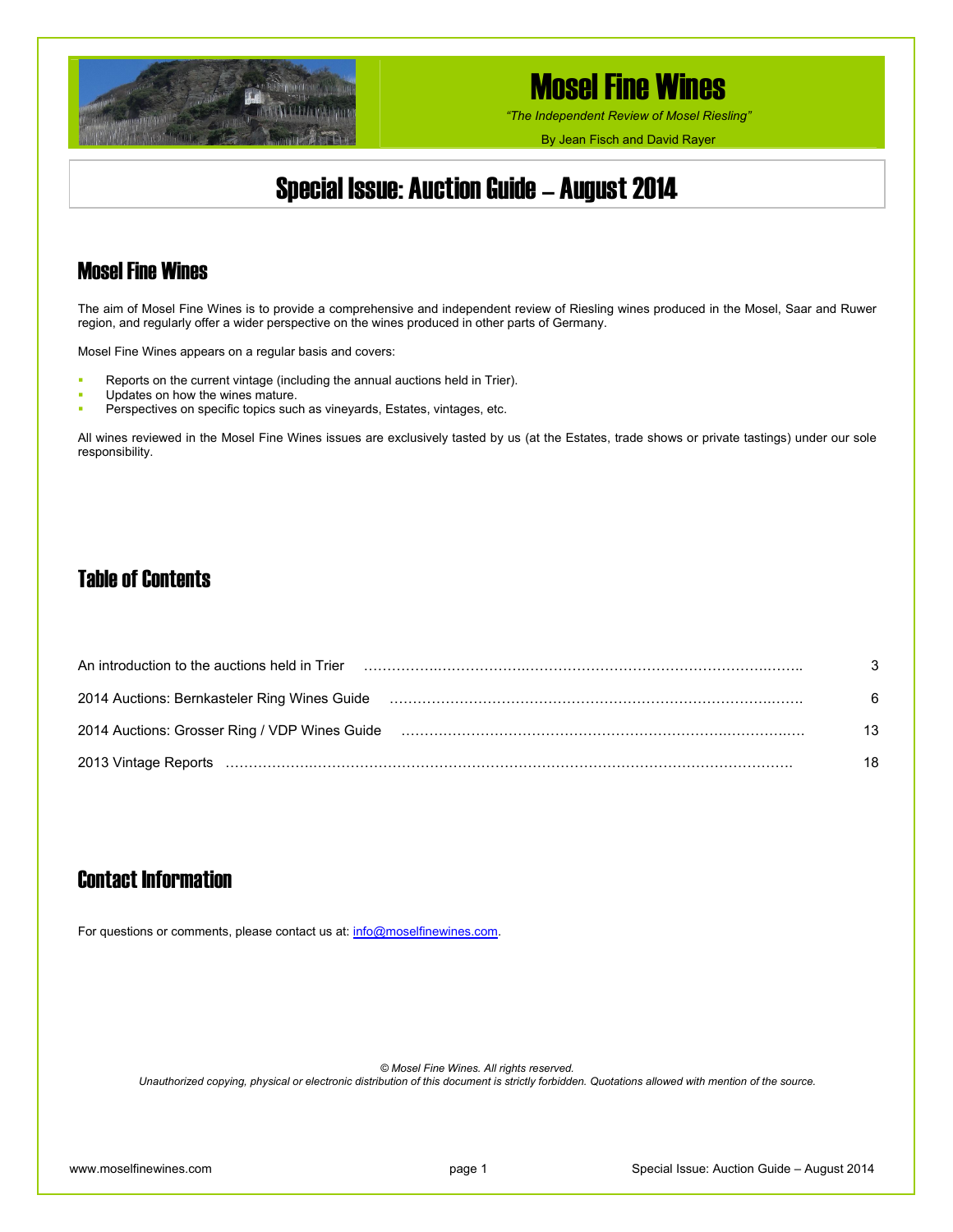

*"The Independent Review of Mosel Riesling"*

By Jean Fisch and David Rayer

# **Principles**

### Drinking window

- The drinking window provided refers to the maturity period: Mosel Riesling has a long development cycle and can often be enjoyable for 20 years and more. Like great Bordeaux or Burgundy, the better Mosel Riesling generally goes through a muted phase before reaching its full maturity plateau. At the end of each tasting note, we provide a drinking window, which refers to our estimation of the maturity period for the wine. This maturity period consists of the 'fruit' and 'terroir' phases defined in our introduction on Maturing Mosel (which can be found [here\)](http://www.moselfinewines.com/MaturingMosel.htm).
- Without further reference, all wines are assumed to have in addition a drinking window of 1-3 years after the vintage: Top Mosel Riesling is also extremely enjoyable in its primary fruit phase, which typically lasts 1-3 years after the vintage. This primary fruit drinking window always applies and is therefore not referred to in each individual tasting note.

### Scoring Approach

The use of scores to evaluate a wine is often debated and has its advantages (communicating a perspective) and its disadvantages (in particular in reducing such a complex and fascinating matter as Riesling wine to a number). We believe that the advantages outweigh the drawbacks as long as a score is put in perspective of a tasting note and all our scores should be seen in that context.

We believe that Riesling is not about "more is better" but rather about seeking a combination of the following:

- Intrinsically complex and balanced: Great Riesling should be complex and multi-layered, and offer a perfect balance between acidity, flavor intensity and alcohol as well as sweetness for wines with some residual sugar.
- Expression of a terroir: Any wine should carry the signature of its unique terroir into the bottle. An Ürziger Würzgarten should not taste like a Scharzhofberger or vice-versa.
- True to its wine style: German Riesling has the incredible richness of coming in different styles, which vary in terms of degrees of residual sugar or in terms of flavor profile and intensity (i.e. Kabinett, Spätlese, Auslese, etc.). Great Riesling should glorify its declared style.

A great Kabinett, which remains true to its style, can therefore get a higher score than, say, an average Spätlese or Auslese.

We rely on a 100 point scale with the following overall principles:

| 95-100   | Classic: A true classic that sets the standards for its style and terroir. Only few wines make it into this "super-class" of<br>Riesling and no stone should be left unturned to find them. |
|----------|---------------------------------------------------------------------------------------------------------------------------------------------------------------------------------------------|
| 90-94    | <b>Outstanding:</b> Stands out as distinctive example of its style and terroir. It will offer immense pleasure and should be<br>actively looked out for.                                    |
| 85-89    | Good to very good: Is a good to very good wine with special gualities. It will be delicious and is worthy of any cellar,<br>especially if the price is right.                               |
| 80-84    | Solid to good: Is technically correctly made and will be enjoyable in its simple solid way. Price is the key driver for<br>the decision to buy.                                             |
| Below 80 | Not worth it: Does not show any distinction and may even have some flaws. Given the currently still quite reasonable<br>price level for Mosel Riesling, there is no reason to bother.       |

Riesling is an aromatic grape that rarely goes through malolactic fermentation. Therefore, bottling generally occurs six to nine months after the harvest, which allows us to generally taste bottled wines. Some wines may however not yet be bottled at the moment of our tasting. In such an instance, we provide a tasting note based on a cask sample and only a score range (instead of a firm one).

### **Nomenclature**

Nomenclature: please note that we are using the following simplifying principles in any wine description:

- No Prädikat in the name of a wine means that it is bottled as QbA.
- GG stands for Grosses Gewächs and EG for Erstes Gewächs.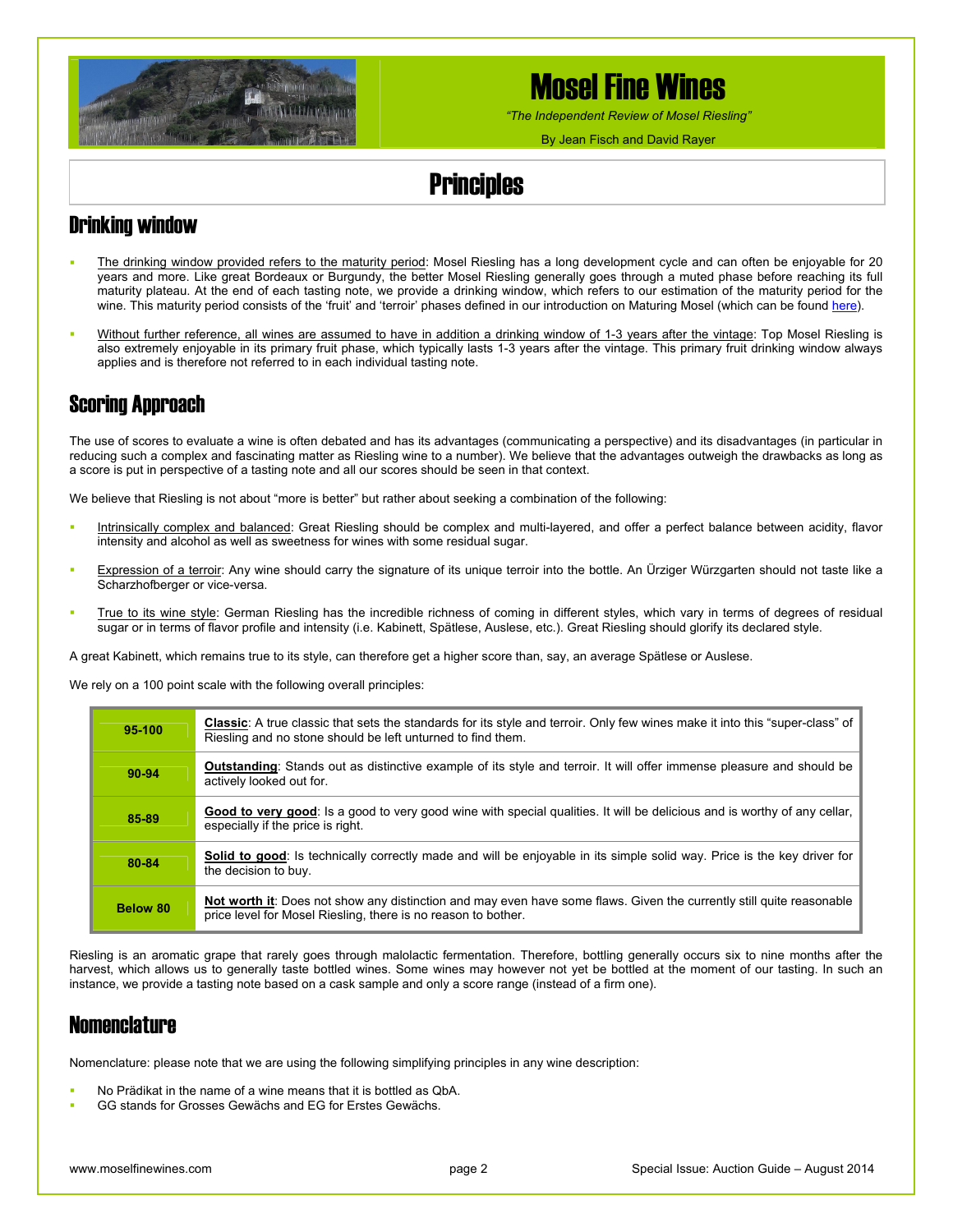

*"The Independent Review of Mosel Riesling"*

By Jean Fisch and David Rayer

### An introduction to the auctions held in Trier

Every year, two winemaker associations in the Mosel, the Bernkasteler Ring and the Grosser Ring / VDP, each hold an auction at which the supposedly best wines of its members are auctioned off. These are always proposed in minute quantities.

We regularly get many questions about these auctions: What are these auctions? Which wines are being offered? Are they the same as those available in the shops? How can one participate? Etc.

We provide here some background information on these auctions including on their origins, how they work and what are the best buying strategies.

#### How did these auctions come about?

*The auctions were set up in the 19th century essentially as an efficient manner to capture value vs. the powerful trading houses*.

In order to understand the annual auctions, one needs to go back to the 19th century and the way wines were sold at the time. The wine trade in Germany was dominated by wealthy and powerful merchant houses. They went to the Estates, purchased wines in casks and had these transferred to their own cellars for maturing and bottling, before being delivered to their customers in Europe and worldwide. As the demand for top German wines was strong, leading Estates first started to sell their top casks via auction in the best vintages, such as 1857 or 1865, simply to secure the highest price from the merchant. These auctions were often organized at the Estate themselves. The success and growing demand for Mosel wine led more and more Estates to follow this route and soon, a series of days were crystallizing in spring at which these Estates were auctioning off their wines.

*These auctions gradually structured around grower associations by the turn to the 20th century, also to improve the traceability of the wines*. The high price and strong demand for Mosel wines had another side effect: Some merchant houses could not resist the temptation to "fiddle around" (by blending wines, adding sweetening products, etc.). To address this problem, leading growers in different parts of the Mosel started to organize themselves into grower associations at the turn of the 20th century and committed themselves to some stringent practices to ensure the quality of their wines (one needs to remember that the concept of wine being made from fresh grapes had only been codified in law in 1892!):

- Produce only *Naturrein* wines, i.e. wines without any addition of sugar (be it as sweetener or for chaptalization).
- Sell their wines only through the auctions organized by their grower association.
- Bottle the wines at the Estate with an original Estate cork to ensure the traceability of the product.

Commercial considerations most certainly played an equally important role in setting up these grower associations, be it only to improve their bargaining power with respect to the mighty merchants.

#### *Until the middle of the 20th century, auctions were to be the standard approach for selling wines, with commissioners as middlemen*.

Until the 1930s, nearly all casks produced by a member of such a grower association were sold at these auctions (and hence, in some parts of German but not the Mosel, these auctions were held several times a year). Estates sold only full casks at auction. While this may not have been an issue for lesser wines, it proved more problematic for top casks of Auslese because the price and demand were often too much to handle for a single buyer. Here, commissioners came into play as middlemen. They would buy a specific cask on behalf of several buyers and organize the orders between them. For instance, a famous cask of 1911er Ayler Kupp feinste Auslese auctioned off in the 1920s went to the Waldorf-Astoria Hotel in New York, another part to a prince in Sweden and the remainder to some private English customers.

#### *With the development of direct sales, the auctions became an annual event dedicated to selling off selected high quality wines only*.

As of the 1930s, leading Estates started to market their wines directly and to use the auctions only to sell their finest casks. The fact that "only" better casks were sold off at the auctions required the Estates to introduce some differentiation between casks sold directly (via merchants) and those sold via the auctions. Consequently, a sticker with the year and location of the auction was added on all auction bottles to distinct them from regular ones (more on how to recognize auction bottles in the last part of this introduction).

#### *Two annual auctions take place today in the Mosel.*

Several grower associations were operating at the turn of the 20th century, each holding their separate annual auction. These were gradually to merge into two such grower associations today:

- The Bernkasteler Ring: It was set up by six growers as *Vereinigung der Weingutsbesitzer der Mittelmosel* in 1899 and was holding its biannual auctions in the casino in Bernkastel. In 1978, it merged with the *Naturwein-Versteigerungsgesellschaft Trier* (another grower association set up in 1911) and subsequently took its current name. It is sometimes referred to as the *Kleiner Ring*, i.e. the "Small Ring" in opposition to the Grosser Ring here below.
- The Grosser Ring / VDP: This grower association, originally called *Trierer Verein der Weingutsbesitzer Mosel-Saar-Ruwer*, was set up in 1908. It merged three grower associations (one in the Middle Mosel, one in the Saar and the association of catholic Estates in Trier). Given that it had 56 members at its inception, it was referred to as *Grosser Ring*.

Each of these two grower associations organizes one auction per year. The one of the Bernkasteler Ring takes place at Nell's Park hotel in Trier while the auction organized by the Grosser Ring / VDP took traditionally place at the Europahalle in Trier but will be held at the ERA Conference Centre in Trier this year.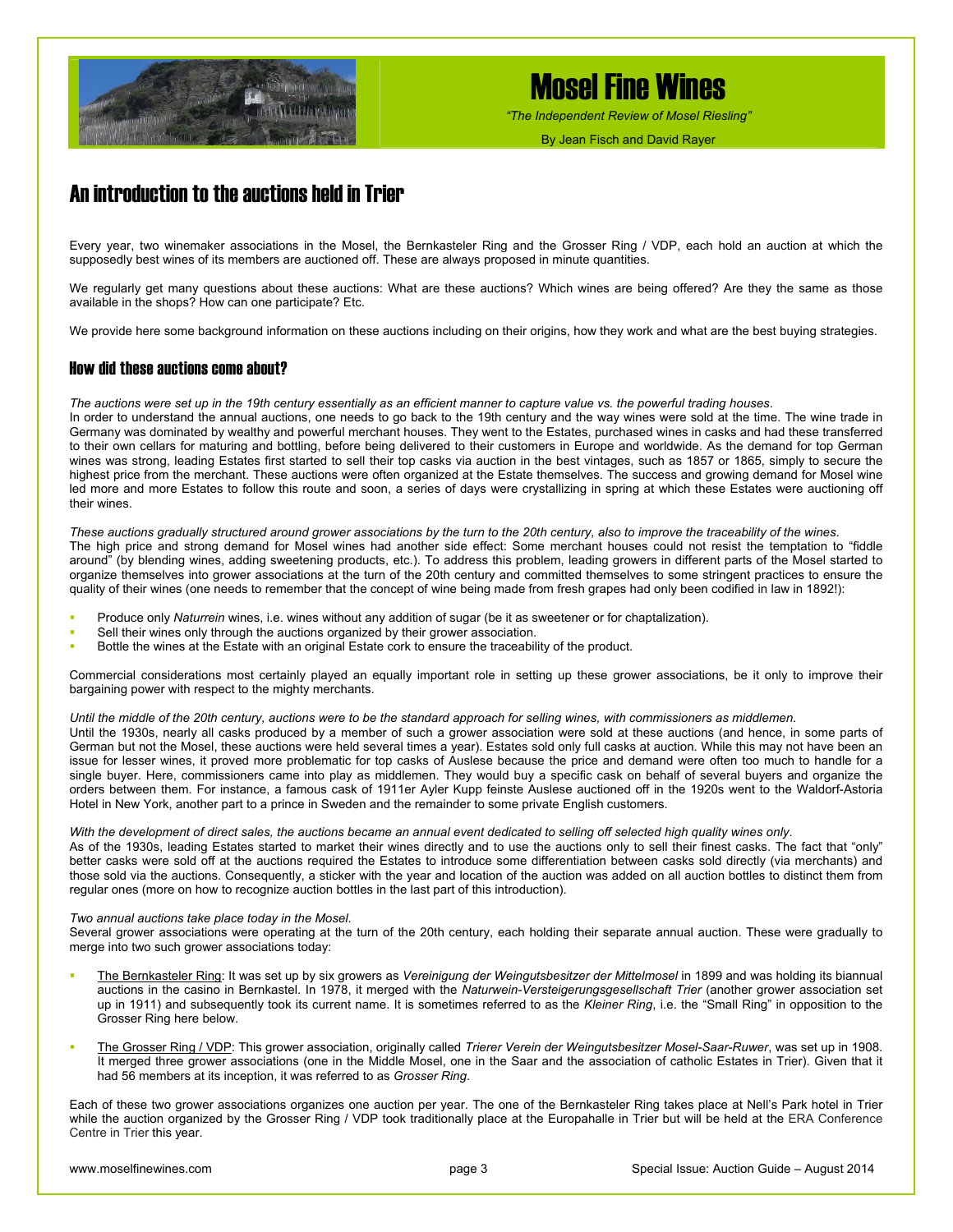

*"The Independent Review of Mosel Riesling"*

By Jean Fisch and David Rayer

#### How do the auctions work today?

#### *Auctions are held annually in September.*

They are held once a year, on two consecutive days in the second half of September. The Bernkasteler Ring traditionally holds its auction on a Thursday and the Grosser Ring / VDP on the subsequent Friday. In 2014, these auctions will take place respectively on September 18 and 19.

#### *Auctions are open to the public and professionals.*

Both auctions are open to the public with the possibility to taste the wines in the morning. The wines are then auctioned off in the afternoon in a socalled "wet auction" i.e. the wines are served again while they are being auctioned off (this may not the case of course for some rare and / or old bottles).

#### *In general, only special casks of the finest wines (not sold via traditional sales channels) are brought to the auctions.*

Still today, which wines are being sold via the auctions remains a major source of confusion, even to the most experienced Mosel wine lovers. In principle, each Estate has the freedom to decide which wine(s) to auction off: A young wine, a mature one, a special cask, etc. The only restriction is that any BA, TBA or Eiswein has to have seen at least two winters (i.e. are at least 2 years old) before going to auction. For the rest, every winemaker has a free hand. In practice however, growers want to bring their best wines to the auctions and the following rules of thumb generally hold true for the Mosel auctions:

- Only special wines from special casks (i.e. with a distinct AP number) are brought to the auctions. These wines are therefore not available via traditional sales channels (although some Estates may offer them ex-cellar after the auction, at least at the hammer price achieved during the auction). On an exceptional basis, some Estates may bring mature rarities to the auctions (such as the singly bottle of 1971er Graacher Domprobst Riesling BA sold by the Willi Schaefer Estate in September 2010) that could have been sold via regular channels upon release.
- Kabinett, Spätlese or Auslese brought to the auctions are likely to be from the latest vintage (i.e. from the 2013 vintage for the auctions to be held this year), although, most probably due to the shortage of 2013 wines, several producers of the Bernkasteler Ring offer older bottles, ranging from 1990 to 2006, at this year's auction.
- The practice varies more widely what concerns BA, TBA or Eiswein bottlings. Some Estates tend to bring them to the auctions immediately or soon after the minimum two years period (such as for instance the 2011er Ayler Kupp TBA by Peter Lauer or the 2011er Bernkasteler Bratenhöfchen TBA by Kerpen this year). Other Estates prefer to let them mature somewhat in their cellars before bringing them to the auctions. For instance, the Geltz-Zilliken Estate will only present its better Eiswein from 2008 at this year's auction, as will the Leo Fuchs Estate with its 2005er Pommerner Zeisel BA.
- Most wines are fruity-styled even though an increasing number of producers from the Bernkasteler Ring propose some off-dry (Feinherb) or dry wines as well.

#### *Private individuals as well as professionals can bid at these auctions.*

Technically speaking, only the accredited commissioners are actually allowed to bid at these auctions. However, anyone who wishes to acquire some bottles at these auctions can do so by placing bids with their wine merchant / importer (if they offer this service) or by contacting directly one of the accredited commissioners. Bids are put in the form of "*I want X bottles of wine so-and-so for up to €Y hammer price per bottle*". Please not that, at the auction of the Bernkasteler Ring, a bid price is always made for the equivalent 75cl bottle, even if only half-bottles are offered (this is a relic of the days in which casks were sold prior to bottling and hence the price determined per "unit"). After the auctions, the commissioners will contact the successful bidders for payment and shipment. As far as we know, commissioners can ship directly to any resident within the European Union (wine lovers may still choose for easiness to work via a wine merchant / importer to avoid the logistics hassle). For bidders from outside the EU (and in particular from North America or Asia), particular shipping / importing restrictions may apply and it is advisable to contact a commissioner or your wine merchant / importer to check how this is best organized. We provide here below the links to the lists of accredited commissioners for the two auctions (note that there are some differences between the two lists):

List of commissioners for the [Bernkasteler Ring auction](http://www.bernkasteler-ring.de/images/die_kommissionaere.pdf) List of commissioners for the [Grosser Ring auction](http://www.vdp.de/fileadmin/user_upload/PDF/Veranstaltungen/Versteigerungen/Kommisionaere.pdf)

The end price paid for the wines will be composed of the hammer price, to which one needs to add a commission fee (a few percentage points of the hammer price) for the accredited commissioners, shipping costs as well as any import duties and VAT (or sales tax).

#### What is the best buying strategy? Should one buy auction wines?

#### *Auction wines represent the pinnacle of Mosel Riesling.*

We have personally been avid buyers of auction wines for many years as these bottlings represent for us the essence of Mosel Riesling greatness. Simply put: Not all auction wines are magical but our greatest Mosel wine memories have nearly all come from auction wines (at least from those Estates that are members of the two grower associations).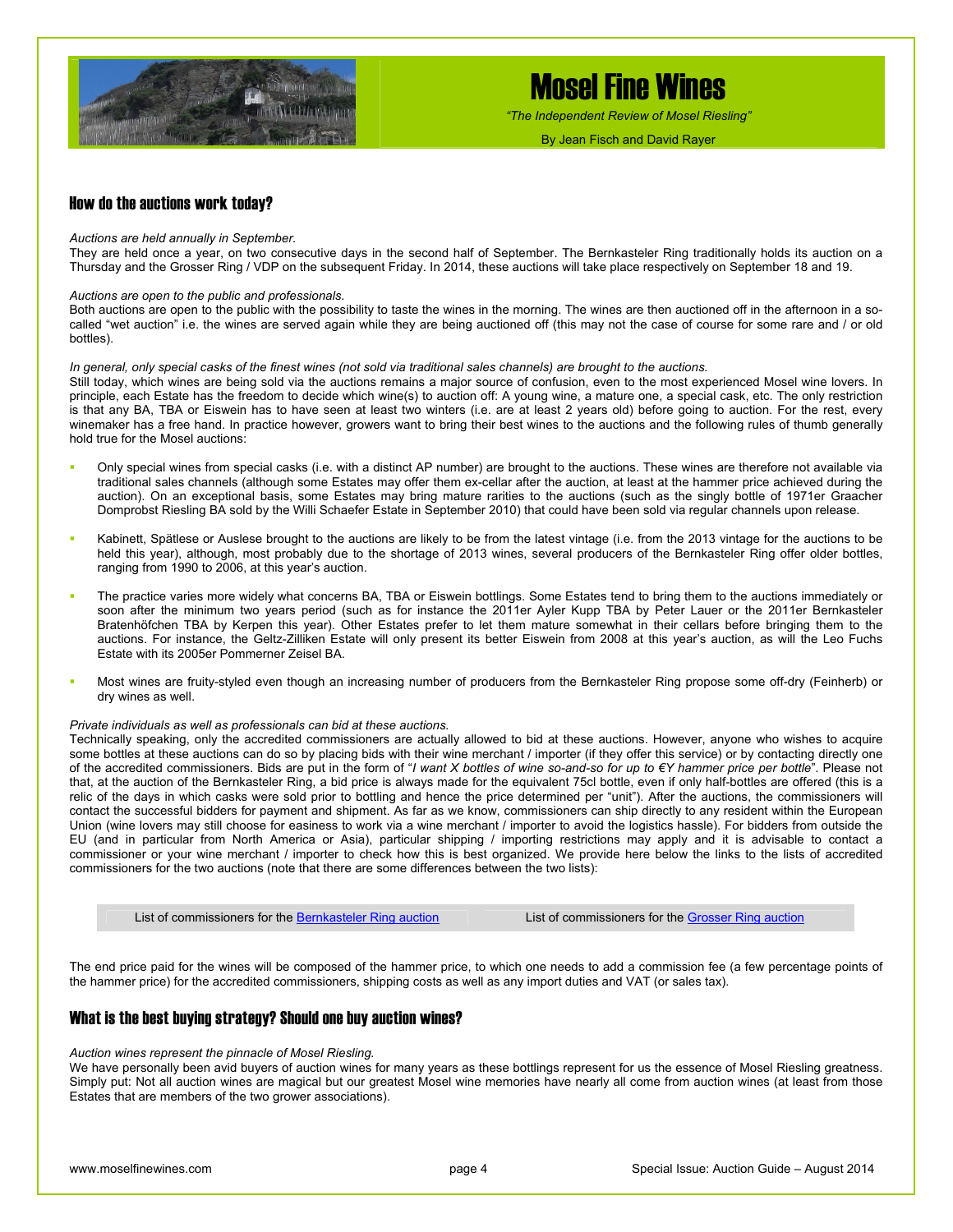

*"The Independent Review of Mosel Riesling"*

By Jean Fisch and David Rayer

*Auction wines are not cheap and often sell at a significant premium.*

The quantities of wines brought to the auctions are minute. They can go up to a few hundreds bottles for some Spätlese bottlings but sometimes not exceed 24-36 bottles for rare TBA ones. It is therefore not surprising that these wines can be very, very expensive. The price of a Spätlese or Auslese auction bottling can sometimes be three times that of its equivalent regular bottling and prices for rare TBA can easily exceed €1,000 per bottle (even before taxes, commissions, etc.!) This price level has to be put into perspective, as many auction wines are heavily declassified: Spätlese are often Auslese or even Auslese GK in style and Auslese GK or Auslese lange GK have the creamy liqueur of BA if not of TBA (for this reason, we also provide valuable information as the style of each auction wine as this is one of the key factors in the buying decision).

#### *Some relative bargains can however be made, which allow one to get the "best of Mosel" at reasonable prices.*

While auction wines can hardly be called cheap, some of these wines can prove relative bargains. At each auction, there are always a few bottlings which sell for hardly more than their regular equivalent, as the great 2007er Geltz-Zilliken Saarburger Rausch Auslese did at the 2008 auction. In particular, the Bernkasteler Ring auction offers great opportunities to acquire great wines at reasonable prices. For instance, the gorgeous 2012er Merkelbach Ürziger Würzgarten Spätlese Urglück went for "only" €10.50 (hammer price) in 2013.

#### *The question of whether the premium and effort of buying at auctions is worth it is therefore a very personal one.*

Anyone who "only" wants a good Mosel wines for everyday drinking is probably best served by buying regular (i.e. non-auction) wines from his favorites Estates. However, anyone seriously interested in Mosel Riesling should make the effort to get hold of some of these auction gems. In addition, lovers of BA, TBA and Eiswein often have no choice but to go through the auctions to be able to get their hands on some of the finest examples by the likes of Joh. Jos. Prüm or Egon Müller as these Estates generally only sell BA / TBA or Eiswein through the auction channel.

*Auction bottles do not necessarily need to be acquired at the auction itself: Some Estates and wine merchants / importers offer them also later.*  Despite being made in minute quantities, auction wines can be found on the open market. Our experience is that many leading merchants / importers specialized in German wines throughout the world often acquire some auction wines to enhance their catalogue (either immediately or for release after some years). Also, some Estates offer the possibility to acquire their auction wines at the Estate after the auction, usually at or close to the hammer price. Going for this secondary market can therefore be an alternative option to acquire some of these auction wines, and one that does not require the hassle of preparing bids and importing the resulting wines.

#### How do I recognize auction bottlings on the open market?

*In principle, all auction bottles carry a round sticker to distinguish them from regular ones.* 

In order to differentiate them from regular wines, auction bottlings do carry a round sticker, usually above the front label or stuck to a corner of the label with the indication "Versteigerung", and in the case of the VDP, the year in which it was auctioned. As an image speaks more than a thousand words, we have attached pictures of some auction bottles.



In practice, not all auction bottles do carry a sticker and then only the AP number can help out.

In principle, auction wines should be easy to identify in a shop. In practice though, things may not necessarily be as straightforward as it seems as several Estates offer these wines ex-cellar after the auction (of course at auction prices or higher). Over the years, our experience has been that these auction bottlings may not always carry the "auction sticker". In that case, the only way to know whether a bottle is an auction one is to check the AP numbers.

*AP numbers may be not very consumer friendly but a little effort may allow one to make some bargains.* 

While this may not be very consumer friendly (who keeps track or want to keep track of AP numbers?), it may be worth the effort and can reward one with some nice bargains. Indeed, auction wines do appear now and then on the secondary market. However, as these wines are not widely distributed, their singular value is often not recognized and these wines sell for not much more than their regular equivalent. Savvy Riesling lovers can therefore make some nice bargains… if they can recognize these wines on the open market.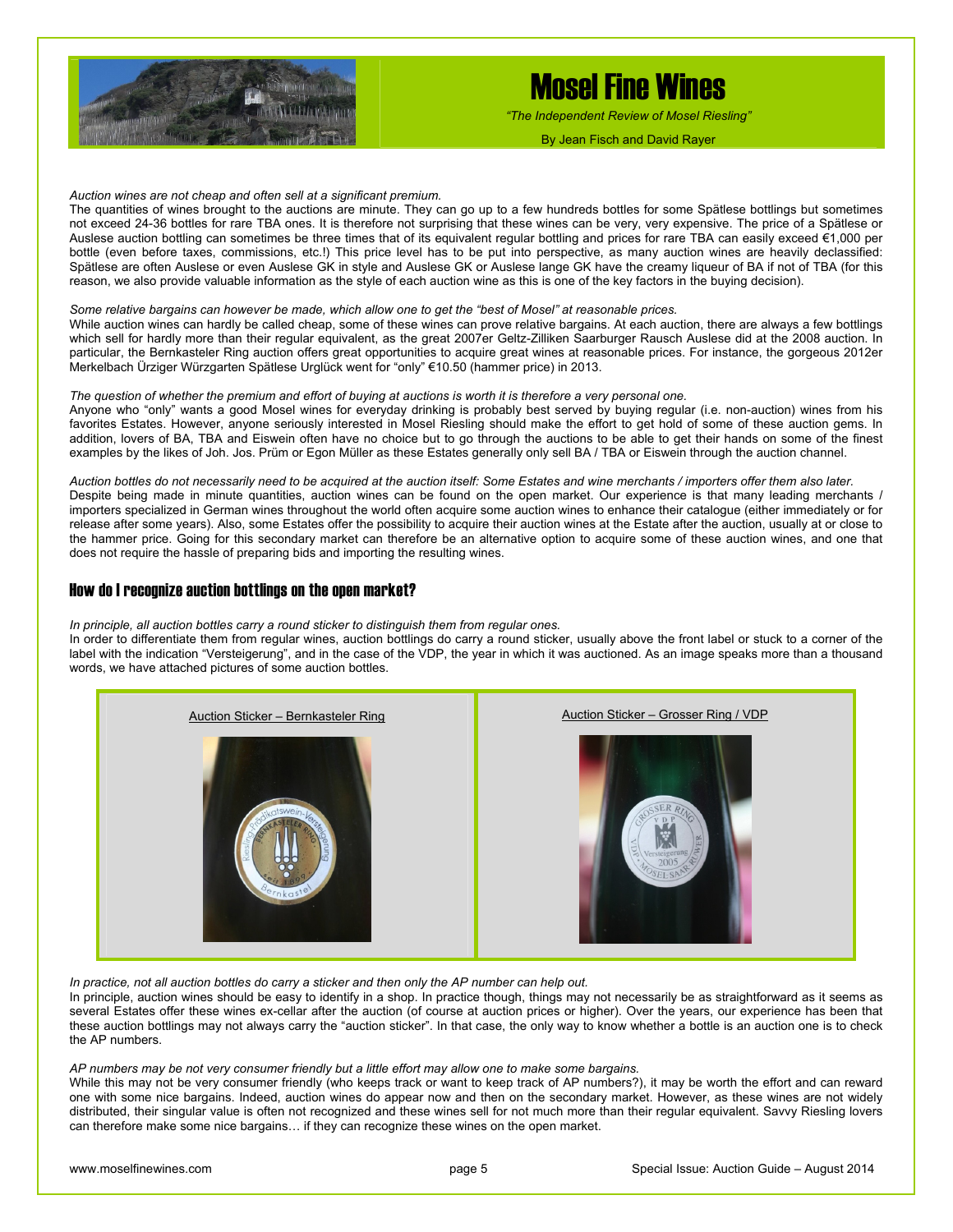

*"The Independent Review of Mosel Riesling"*

By Jean Fisch and David Rayer

### 2014 Auctions : Bernkasteler Ring Wines Guide

#### **Overview**

We provide here a review of wines that will be auctioned off by the Bernkasteler Ring on September 18, 2014 and that we can recommend on quality grounds. This includes wines from the following Estates (presented in alphabetic order):

| <b>Bauer</b>                 | Mülheim           |
|------------------------------|-------------------|
| von Beulwitz                 | Mertesdorf        |
| <b>Ernst Clüsserath</b>      | Trittenheim       |
| Clüsserath-Eifel             | Trittenheim       |
| <b>Martin Conrad</b>         | <b>Brauneberg</b> |
| <b>Reinhold Franzen</b>      | <b>Bremm</b>      |
| <b>Leo Fuchs</b>             | Pommern           |
| <b>Albert Gessinger</b>      | Zeltingen         |
| Kallfelz                     | Zell-Merl         |
| <b>Karp-Schreiber</b>        | <b>Brauneberg</b> |
| Kees-Kieren                  | Graach            |
| <b>Heribert Kerpen</b>       | Wehlen            |
| <b>Carl Loewen</b>           | Leiwen            |
| Gebrüder Ludwig              | Thörnich          |
| <b>Meulenhof</b>             | Erden             |
| <b>Paulinshof</b>            | Kesten            |
| Dr. Pauly-Bergweiler         | <b>Bernkastel</b> |
| <b>Philipps-Eckstein</b>     | Graach            |
| <b>Rebenhof</b>              | Ürzig             |
| <b>FJ Regnery</b>            | Klüsserath        |
| Johann Peter Reinert         | Kanzem            |
| <b>Richard Richter</b>       | Winningen         |
| <b>Andreas Schmitges</b>     | Erden             |
| <b>St. Nikolaus-Hospital</b> | Bernkastel        |
| Werner                       | Leiwen            |

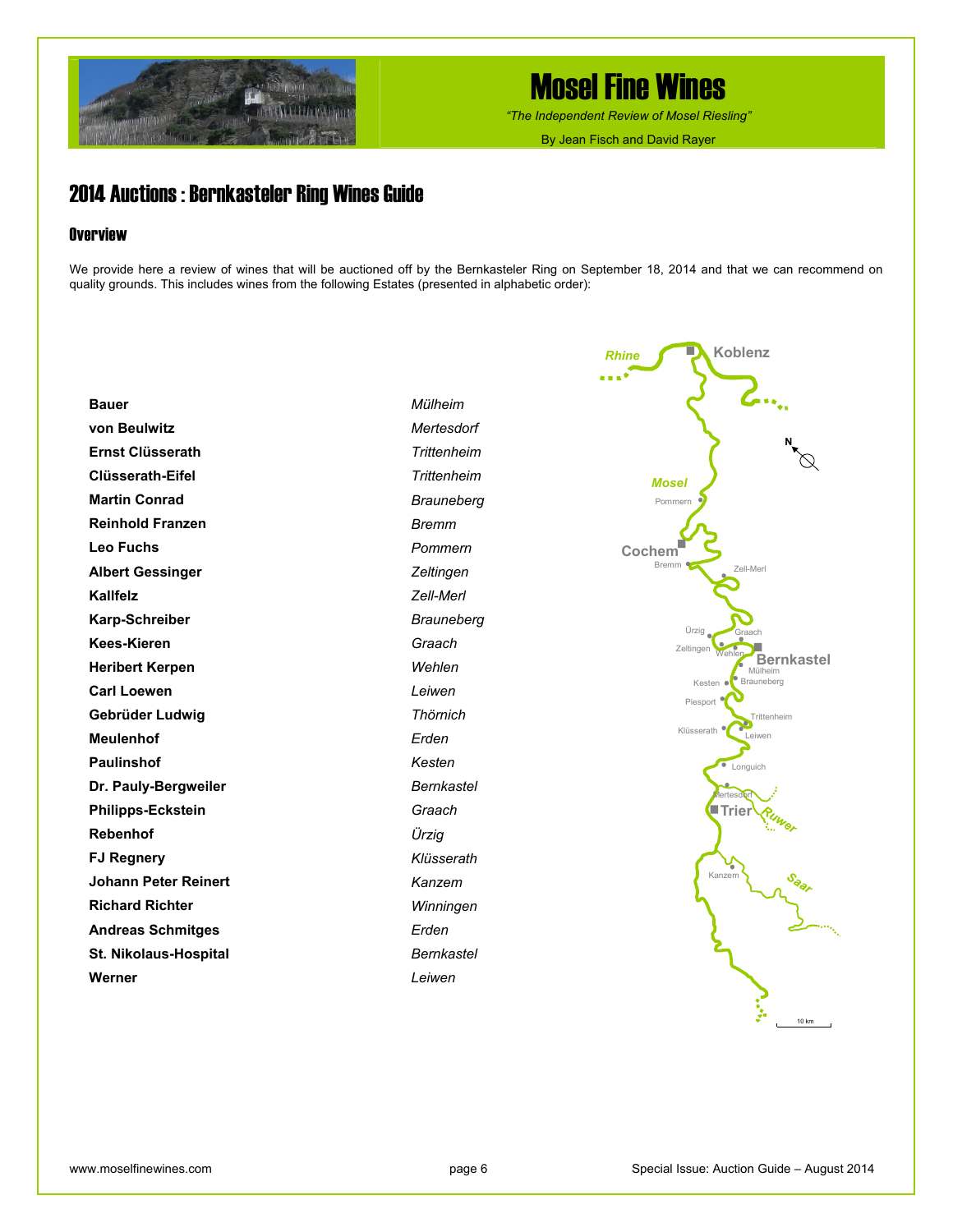

*"The Independent Review of Mosel Riesling"*

By Jean Fisch and David Rayer

#### Tasting Notes by Estates

| <b>Weingut Bauer</b> |       |                                       |       |         |    |
|----------------------|-------|---------------------------------------|-------|---------|----|
|                      |       |                                       |       |         |    |
| 2013er               | Bauer | Mülheimer Elisenberg Riesling Auslese | 13 14 | Auction | 89 |

This true "dessert"-styled Auslese delivers some direct yet aromatic scents of malt, melon, green herbs and spices as well as a nice feeling of zesty balance on the palate and a clean fruity feel underlined by quite some CO2 in the long and direct finish. 2023-2038

| .7.7UF<br>.<br>. |  | aue | .<br>Spatiese<br>sunc<br><b>Jeniav</b> | - 10.91 | וחוי | 89 |
|------------------|--|-----|----------------------------------------|---------|------|----|
|------------------|--|-----|----------------------------------------|---------|------|----|

This wine was made in the days when the Estate was still referred to as K.H. Bauer, after Karl-Heinz Bauer, the father of Jörg Bauer. This offers the telltale green-yellow color of the vintage, a hint of petrol nicely wrapped by fresh gooseberry, yellow fruits and green herbs. This fully mature wine is now off-dry in taste and the acidic backbone provides a nice frame to the experience. The medium-long finish is nicely satisfying. Now

|               | Weingut Erben von Beulwitz |                                                                                                                                                 |       |         |    |
|---------------|----------------------------|-------------------------------------------------------------------------------------------------------------------------------------------------|-------|---------|----|
| <u>1999er</u> | Erben von Beulwitz         | Kaseler Nies'chen Riesling Eiswein                                                                                                              | 15 00 | Auction | 95 |
|               |                            |                                                                                                                                                 |       |         |    |
|               |                            | This deligious almody dark solared Eigusin was benyated at 146° Ocabels at 10°C (14°E) during the sarky anall of froat, an Neyamber 16, 1000, H |       |         |    |

This delicious, already dark-colored Eiswein was harvested at 146° Oechsle at -10°C (14°F) during the early spell of frost, on November 16, 1999. It delivers gorgeous scents of almond whipped cream, spices, pear, candied mango, passion fruit, nutmeg and mint. It leaves a multi-layered and mouth-watering feel in the finish. This is a gorgeous wine to enjoy as dessert on its own. Now-2025

| __<br>.<br>. | 1999er | Beulwitz<br>rhen von | Auslese **<br>. Rieslina<br><b>Nies</b><br><b>Kaseler</b><br>∙cnen | 2 00 | `uction' | 93 |
|--------------|--------|----------------------|--------------------------------------------------------------------|------|----------|----|
|--------------|--------|----------------------|--------------------------------------------------------------------|------|----------|----|

This Auslese, first auctioned off in 2000 and of which some additional bottles were already offered at the 2012 auction, continues to deliver much pleasure. Elegant scents of apple, pear, mirabelle and minty hay lead to a gorgeous feel on the palate, with both cream and delicate zest. The finish is long and mouth-watering, despite the delicate expression of baroque opulence. This is plain delicious. Now-2019

|        | Weingut Ernst Clüsserath |                                         |       |         |    |
|--------|--------------------------|-----------------------------------------|-------|---------|----|
|        |                          |                                         |       |         |    |
| 1990er | <b>Ernst Clüsserath</b>  | Trittenheimer Apotheke Riesling Auslese | 14.9' | Auction | 92 |

This little beauty came from fruit harvested at not much more than 90° Oechsle in parcels located in a steep hill part of the Apotheke (in the part below the Sonnteilen, for those in the know). The vines were planted after World War II and were still largely un-grafted. The wine was fermented in cask to a low 45 g/l of residual sugar. Already golden-bronze in color, this gorgeous wine delivers ample scents of almond, quince, honeyed and candied fruits on the nose, a hint of cream but also some crispy zest on the palate and a smooth but dry-tasting finish, in which a more apply side comes through. This is a beautiful mature Mosel wine in a "Feine Auslese" style. Now+

|        | <b>Weingut Clüsserath-Eifel</b> |                                                    |       |         |    |
|--------|---------------------------------|----------------------------------------------------|-------|---------|----|
| 2013er | Clüsserath-Eifel                | <b>Trittenheimer Apotheke Riesling Auslese ***</b> | 06 14 | Auction | 92 |

Only 300 liters of this beauty were made from a strict vineyard selection followed by a second cellar-door selection from a prime parcel in the Laurentiusberg part of the vineyard (just below the *Laurentius-Kapelle* or St. Lawrence Chapel). The wine, which boasts over 120° Oechsle, delivers a clean nose of mirabelle, pear and green herbs including white mint as well as a clean and assertive presence on the palate. An acidic kick comes through in the finish (no wonder, with more than 10 g/l of total acidity) which is however nicely balanced off by sweetness. This racy expression of Auslese GK is quite delicious. 2023-2038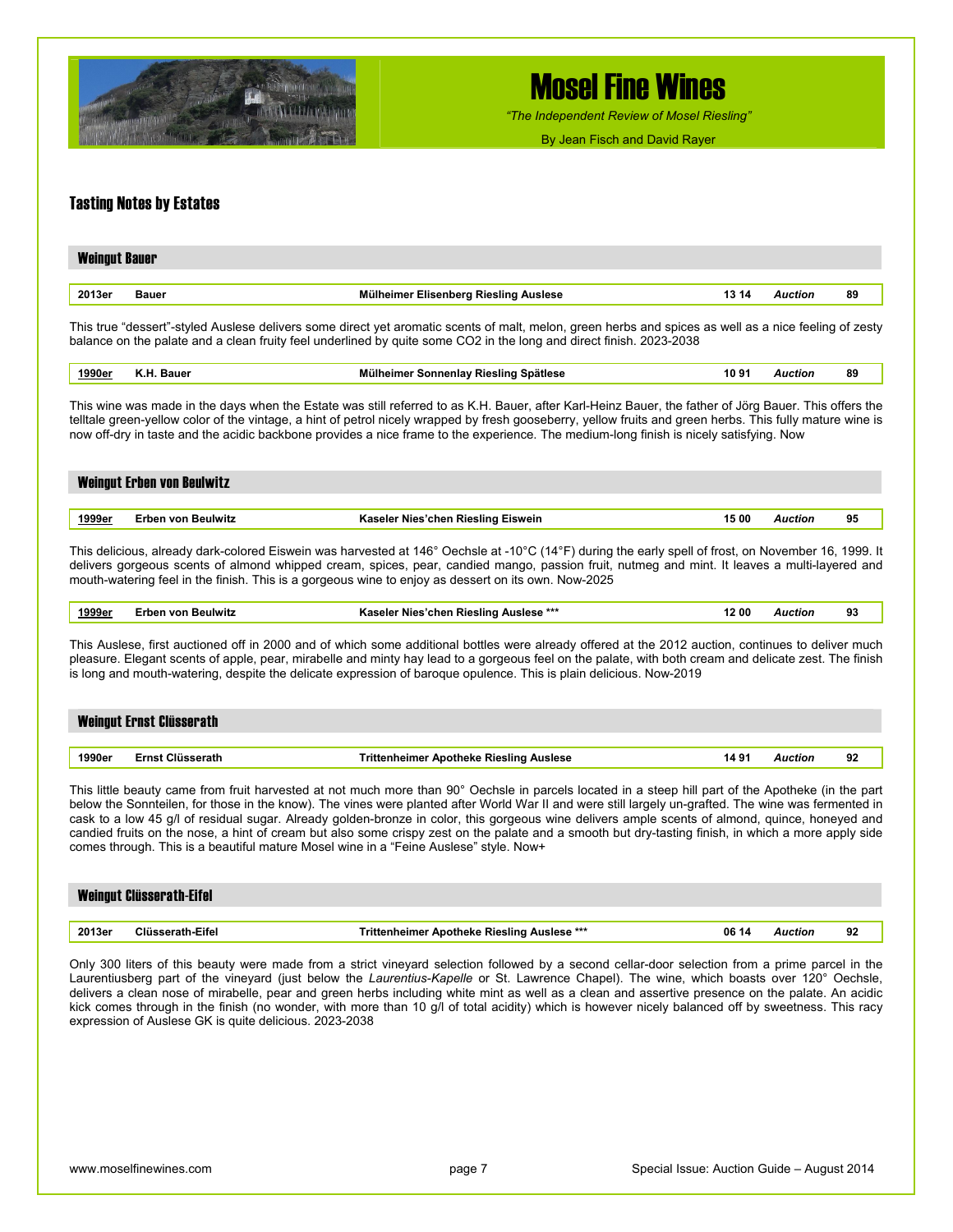

*"The Independent Review of Mosel Riesling"*

By Jean Fisch and David Rayer

| 2005er                  | <b>Clüsserath-Eifel</b>                                                          | Leiwener Laurentiuslay Riesling Auslese                                                                                                                                                                                                                                                                                                                                                                                                                                                                                                                           | 10 06  | <b>Auction</b> | 92 |
|-------------------------|----------------------------------------------------------------------------------|-------------------------------------------------------------------------------------------------------------------------------------------------------------------------------------------------------------------------------------------------------------------------------------------------------------------------------------------------------------------------------------------------------------------------------------------------------------------------------------------------------------------------------------------------------------------|--------|----------------|----|
|                         |                                                                                  | This berry-selection of highly botrytized grapes is only released commercially at the Auction of 2014. It shines through a superbly elegant and pure<br>aromatic profile driven by yellow peach, almond, some white flowers, dried spices and a fine touch of honey. A creamy and velvety texture loaded<br>with quite some fruits conveys a comparatively soft sensation on the palate, but also great length in a deliciously airy finish. This superb Auslese<br>only starts to reach its peak now and should deliver much fun over the coming years. Now-2030 |        |                |    |
| 2013er                  | <b>Clüsserath-Eifel</b>                                                          | <b>Trittenheimer Apotheke Riesling 1745 GG</b>                                                                                                                                                                                                                                                                                                                                                                                                                                                                                                                    |        | <b>Auction</b> |    |
| Not tasted.             |                                                                                  |                                                                                                                                                                                                                                                                                                                                                                                                                                                                                                                                                                   |        |                |    |
|                         | <b>Weingut Martin Conrad</b>                                                     |                                                                                                                                                                                                                                                                                                                                                                                                                                                                                                                                                                   |        |                |    |
| 2012er                  | <b>Martin Conrad</b>                                                             | <b>Brauneberger Juffer-Sonnenuhr Riesling GG</b>                                                                                                                                                                                                                                                                                                                                                                                                                                                                                                                  | 10 13  | <b>Auction</b> | 90 |
|                         | bodied style. Now-2017                                                           | This powerful wine delivers intense scents of herbs, mirabelle, yellow peach, pear and spices on the nose. The wine is quite tannic on the palate,<br>with an attractive mouth-coating touch of toffee and all this leads to a nice deliciously salty finish. This is a very attractive dry wine made in the full-                                                                                                                                                                                                                                                |        |                |    |
|                         | <b>Weingut Reinhold Franzen</b>                                                  |                                                                                                                                                                                                                                                                                                                                                                                                                                                                                                                                                                   |        |                |    |
| 2011er                  | <b>Reinhold Franzen</b>                                                          | <b>Bremmer Calmont Riesling Calidus Mons</b>                                                                                                                                                                                                                                                                                                                                                                                                                                                                                                                      | 16 12  | <b>Auction</b> | 89 |
|                         | <b>Weingut Leo Fuchs</b>                                                         |                                                                                                                                                                                                                                                                                                                                                                                                                                                                                                                                                                   |        |                |    |
| 2005er                  | <b>Leo Fuchs</b>                                                                 | <b>Pommerner Zeisel Riesling Beerenauslese</b>                                                                                                                                                                                                                                                                                                                                                                                                                                                                                                                    | 03 06  | <b>Auction</b> | 92 |
|                         | watering feel in the intense finish. Now-2030<br><b>Weingut Albert Gessinger</b> | This delivers a very attractive and quite ostentatious nose of apple, toffee, nutmeg, apricot, dried fruits and honey. The wine is powerful on the<br>palate and exhibits a more Sauternes-like structure and expression of dessert Riesling wine, with admirable aromatic complexity and still a mouth-                                                                                                                                                                                                                                                          |        |                |    |
| 2013er                  | <b>Albert Gessinger</b>                                                          | Zeltinger Sonnenuhr Riesling Auslese *** Alte Reben                                                                                                                                                                                                                                                                                                                                                                                                                                                                                                               | 09 14  | <b>Auction</b> | 92 |
| <b>Weingut Kallfelz</b> |                                                                                  | The gorgeous nose of cumin, greengage and herbs (so typical of great Zeltinger Sonnenuhr wines) is magnified by an oily and racy structure on the<br>palate, which provides one with layers upon layers of fruits and spices, and a complex and mouth-watering feel in the sweet finish. This delicious<br>wine has the required inner tension and complexity to capture the attention of the most blasé of wine lovers. 2023-2038                                                                                                                                |        |                |    |
| 2010er                  | Kallfelz                                                                         | Merler Fettgarten Riesling Urgestein                                                                                                                                                                                                                                                                                                                                                                                                                                                                                                                              | 116 11 | <b>Auction</b> | 89 |
|                         |                                                                                  |                                                                                                                                                                                                                                                                                                                                                                                                                                                                                                                                                                   |        |                |    |
|                         |                                                                                  | This yellow-colored wine delivers a hugely aromatic nose not unlike that of an Alsatian Muscat with litchi, meadow flowers, rose and orchard fruits.<br>The wine exhibits a Spätlese Feinherb type of balance on the palate and leaves a nice and juicy feel in the finish. Now-2016                                                                                                                                                                                                                                                                              |        |                |    |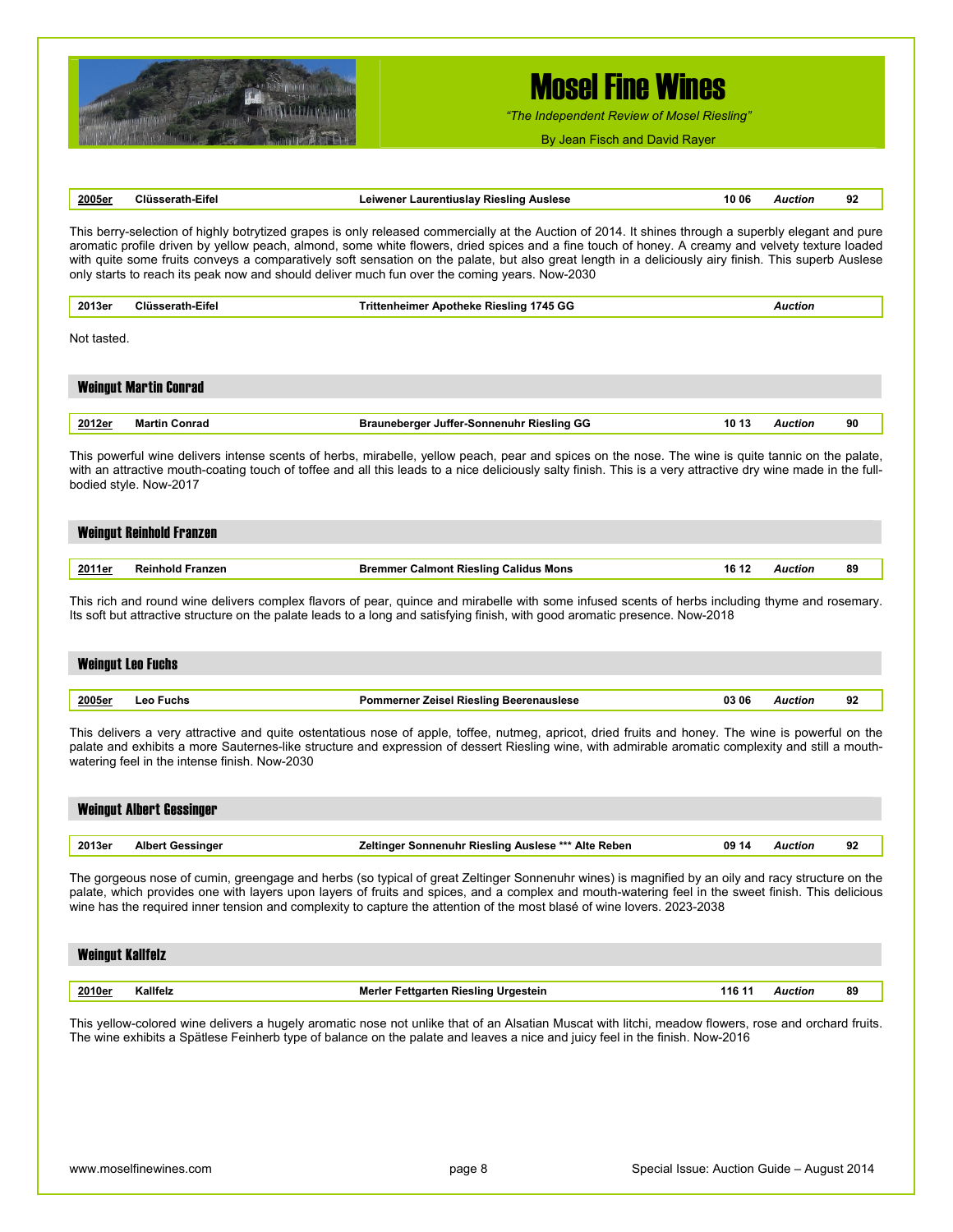

*"The Independent Review of Mosel Riesling"*

By Jean Fisch and David Rayer

| 2013er         | Kanzlerhof                                                                                                                                             | Mehringer Blattenberg Riesling Spätlese GK                                                                                                                                                                                                                                                                                                                                                                                                                                                                                                                                                                                                                                                                                                                                                                                                                                                                                                                                                             | 09 14 | <b>Auction</b> | 90     |
|----------------|--------------------------------------------------------------------------------------------------------------------------------------------------------|--------------------------------------------------------------------------------------------------------------------------------------------------------------------------------------------------------------------------------------------------------------------------------------------------------------------------------------------------------------------------------------------------------------------------------------------------------------------------------------------------------------------------------------------------------------------------------------------------------------------------------------------------------------------------------------------------------------------------------------------------------------------------------------------------------------------------------------------------------------------------------------------------------------------------------------------------------------------------------------------------------|-------|----------------|--------|
|                |                                                                                                                                                        | The wine is still marked by residual scents of fermentation with ambient yeasts on the nose but hints already at juicy ripe fruits (pear, pineapple and<br>melon) as well as licorice and nougat ready to take over in a few years' time. The wine is deliciously zesty on the palate and leaves a nicely crisp<br>and mouth-watering feel in the after-taste. This is gorgeous. 2023-2038                                                                                                                                                                                                                                                                                                                                                                                                                                                                                                                                                                                                             |       |                |        |
|                | <b>Weingut Karp-Schreiber</b>                                                                                                                          |                                                                                                                                                                                                                                                                                                                                                                                                                                                                                                                                                                                                                                                                                                                                                                                                                                                                                                                                                                                                        |       |                |        |
| 1995er         | Karp-Schreiber                                                                                                                                         | <b>Brauneberger Juffer-Sonnenuhr Riesling Auslese</b>                                                                                                                                                                                                                                                                                                                                                                                                                                                                                                                                                                                                                                                                                                                                                                                                                                                                                                                                                  | 1796  | <b>Auction</b> | 91     |
|                |                                                                                                                                                        | This wine will be divisive as its overtly oxidative but quite complex nose of cooked apple, spices, caramel and mushroom leads to a complex palate<br>where fresher and very intense scents of spices, yellow fruits and herbs are enhanced by a gorgeously zesty acidity. The finish is quite long and<br>lives from an old-fashioned off-dry balance (this boasts 10% of alcohol). Lovers of reductive and fruit-driven wines should stay clear of this old-<br>styled wine as the flirt with oxidative scents may just prove too much. Now                                                                                                                                                                                                                                                                                                                                                                                                                                                          |       |                |        |
|                | <b>Weingut Kees-Kieren</b>                                                                                                                             |                                                                                                                                                                                                                                                                                                                                                                                                                                                                                                                                                                                                                                                                                                                                                                                                                                                                                                                                                                                                        |       |                |        |
| 2013er         | Kees-Kieren                                                                                                                                            | Graacher Domprobst Riesling Auslese ***                                                                                                                                                                                                                                                                                                                                                                                                                                                                                                                                                                                                                                                                                                                                                                                                                                                                                                                                                                | 26 14 | <b>Auction</b> | 95     |
|                | This little master piece of precision and focus harvested at a whopping 140° Oechsle from the Estate's best parcels (for those in the know: in Kordel, | Lilienpfad, Kirchenlay and Domprobstbann) delivers superbly clean and subtle scents of peach, mango, pineapple and apricot. The BA-like<br>aromatic intensity on the palate is nearly painful and yet the zesty tension brings life and depth to this glorious experience. This wine, made to "sip                                                                                                                                                                                                                                                                                                                                                                                                                                                                                                                                                                                                                                                                                                     |       |                |        |
| 2013er         | Kees-Kieren                                                                                                                                            | and think" rather than "drink", will require quite some patience for it to reach maturity. What a great success! 2028-2043<br>Erdener Treppchen Riesling Spätlese **<br>This full-bodied wine offers a wonderful exotic cocktail of pineapple cream, coconut and quince in a style not unlike that of Nahe wines. The wine is<br>nicely balanced on the palate, with well-integrated acidity and a long mouth-watering even if Auslese-styled finish. 2023-2038                                                                                                                                                                                                                                                                                                                                                                                                                                                                                                                                        | 22 14 | <b>Auction</b> | 90     |
|                | <b>Weingut Heribert Kerpen</b>                                                                                                                         |                                                                                                                                                                                                                                                                                                                                                                                                                                                                                                                                                                                                                                                                                                                                                                                                                                                                                                                                                                                                        |       |                |        |
| <u> 2011er</u> | <b>Heribert Kerpen</b>                                                                                                                                 | Bernkasteler Bratenhöfchen Riesling Trockenbeerenauslese "Celsius - 15"                                                                                                                                                                                                                                                                                                                                                                                                                                                                                                                                                                                                                                                                                                                                                                                                                                                                                                                                | 23 13 | <b>Auction</b> | $96+$  |
|                |                                                                                                                                                        | The Estate harvested some highly botrytized fruit at a whopping 225° Oechsle on February 3, 2012, when temperatures dropped to -15°C (5°F),<br>thereby producing what would have been called a "TBA Eiswein" before 1983. As there were debates with the authorities as to whether this should<br>be called an Eiswein, the Kerpen Estate (like many others), forfeited on this and called it TBA instead. Well, this is quite fitting as well as the<br>aromatics of dried apricot, candied citrus, toffee and rose paired with a diesel oil consistency makes it a dead ringer for an Eszencia from the Tokaj<br>wine region. This monster of a wine, despite all its might, has something hauntingly fascinating about it as the feeling of sweetness is overpowering<br>and yet it miraculously enhances the aromatic complexity. This could become stuff of legend, but we seriously doubt that this will happen in the<br>lifetime of most of our readers. This is a stunning effort! 2061-2100+ |       |                |        |
| 2013er         | <b>Heribert Kerpen</b>                                                                                                                                 | Wehlener Sonnenuhr Riesling Auslese ***                                                                                                                                                                                                                                                                                                                                                                                                                                                                                                                                                                                                                                                                                                                                                                                                                                                                                                                                                                | 12 14 | <b>Auction</b> | $89 +$ |
|                |                                                                                                                                                        | Harvested at 135° Oechsle, this reduced animal hints at powerful but ripe flavors of rhubarb, pear, grapefruit and herbs. There is great tension on<br>the palate with quite some zest but also quite some sweetness in the finish at this early stage. This could develop nicely if it manages to integrate<br>its sweet-sour tension which dominates the aromatic structure at this early stage. 2023-2038                                                                                                                                                                                                                                                                                                                                                                                                                                                                                                                                                                                           |       |                |        |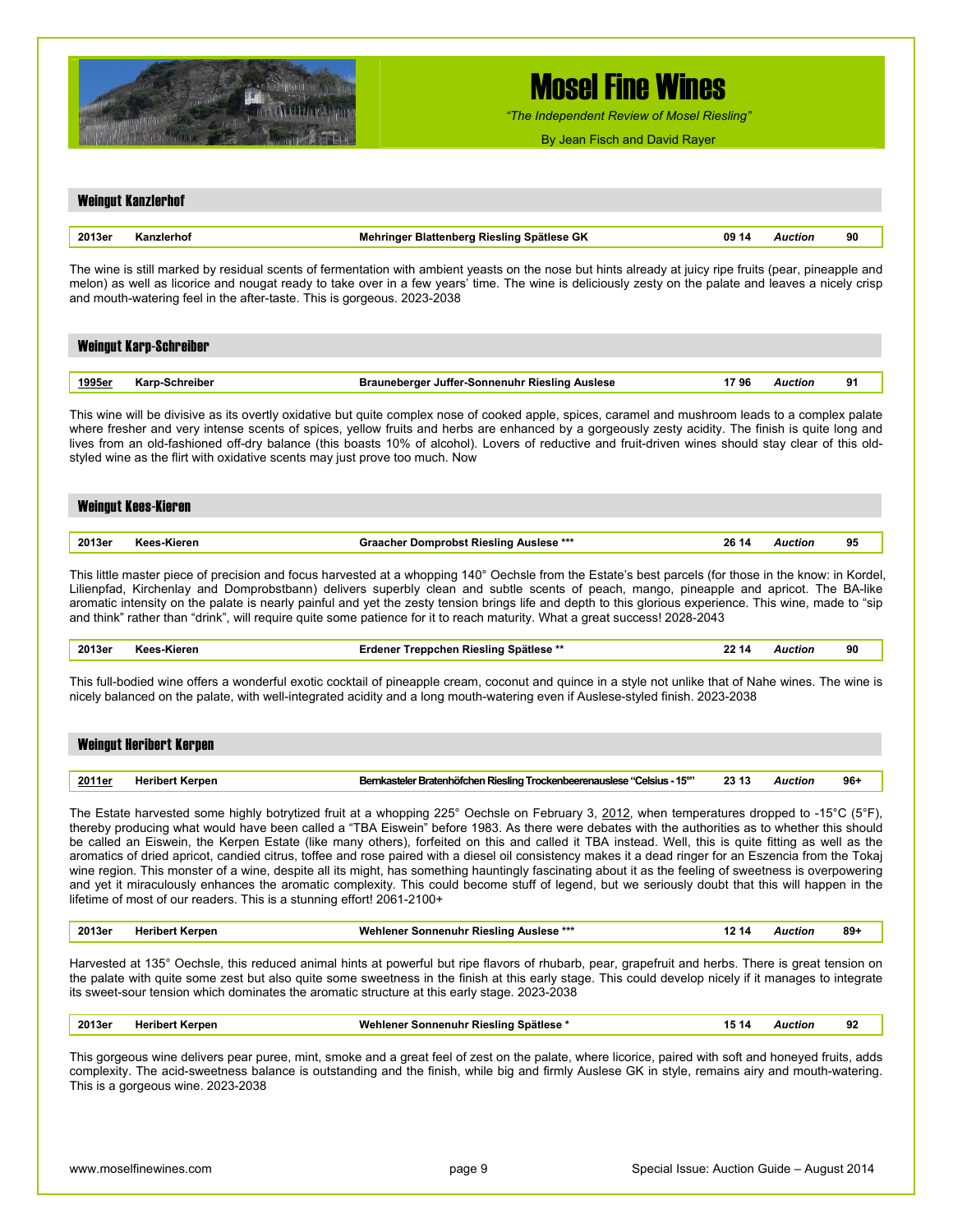

*"The Independent Review of Mosel Riesling"*

| 2003er<br><b>Carl Loewen</b><br>Leiwener Laurentiuslay Riesling Auslese<br>13 04<br><b>Auction</b><br>91<br>Harvested at -3°C (27°F) on October 20, this delivers an elegant, round and ripe nose of melon, marzipan, dried spices and herbs. There is a sense<br>of purity which catches the attention here. The finish is rather intense and saturating, but this perfect wine for meditation leaves one with a lasting<br>feeling of depth and complexity. Now-2023<br>Weingut Gebrüder Ludwig<br>2010er<br>Gebrüder Ludwig<br>Thörnicher Ritsch Riesling Beerenauslese<br>21 11<br><b>Auction</b><br>90<br>Harvested with 145° Oechsle, this BA shows some volatile acidity which gives way to an intriguing and deliciously racy feel of candied citrus and<br>pineapple sorbet. The wine is nicely focused on the palate but a searing kick of acidity linearizes the finish and defines the after-taste. This is nicely<br>made in a near Eiswein style. Given the acidic profile, we would rather opt to enjoy this on its fruity side. Now-2020<br><b>Weingut Meulenhof</b><br>2013er<br>07 14<br>$89+$<br><b>Meulenhof</b><br>Erdener Prälat Riesling Spätlese<br><b>Auction</b><br>Bottled under Stelvin screw cap, this delivers a still quite sulfuric nose of peach, quince and pear as well as a touch of brown sugar and some<br>whipped cream. The wine is nicely balanced with a rather rich and fruit-driven feel in the finish. This could turn out nicely if it manages to integrate<br>its sulfur despite being under screw cap. 2023-2038<br><b>Weingut Paulinshof</b><br>2006er<br><b>Paulinshof</b><br><b>Brauneberger Juffer-Sonnenuhr Riesling Auslese</b><br>26 07<br><b>Auction</b><br>91<br>Harvested at nearly 130° Oechsle, this golden-colored wine delivers attractive scents of spices and herbs as well as some candied fruits, crème<br>brûlée and almond. The wine is quite powerful and intense on the palate, a feeling underlined by a hint of alcoholic heat which lurks in the<br>background and adds body to the whole experience. The feeling of sweetness has receded now (it also boasts approx. 10% of alcohol by volume)<br>so that this delicious wine is best enjoyed either on its own (say after dinner) or with some hearty food. Now-2021<br><b>Weingut Dr. Pauly-Bergweiler</b><br>2010er<br>Dr. Pauly-Bergweiler<br>Bernkasteler Johannisbrünnchen Riesling Eiswein<br>42 11<br><b>Auction</b><br>95<br>This Eiswein delivers a great fruit-basket of flavors driven by passion fruit sorbet, vanilla cream and apricot. The wine is also deliciously fruit-driven<br>on the palate and leaves a clean and spicy feel in the zesty finish. Given the high acidic profile (it boasts over 17 g/l of acidity!), we would however<br>opt to drink this little beauty on its fruity side, rather than wait for secondary and tertiary complexity to develop. Now-2020<br><b>Weingut Philipps-Eckstein</b><br>2011er<br><b>Philipps-Eckstein</b><br><b>Graacher Domprobst Riesling Trockenbeerenauslese</b><br>40 13<br><b>Auction</b><br>96<br>This is the bigger of two TBA bottlings made by the Estate in 2011, this one having been harvested at over 210° Oechsle. This dark-colored wine<br>delivers a great nose of date, fig, dried mango, herbs and candied fruits but the oily structure and overly present sweetness (honey and syrupy<br>fruits) dominate the wine and any attempt at complexity at the moment. While saturating and sweet now, this will develop into a stunning TBA in 20-<br>30 years and one which may outlive us all. It is that impressive! 2036-2091<br>2013er<br><b>Graacher Domprobst Riesling Auslese ***</b><br><b>Philipps-Eckstein</b><br>31 14<br>Auction<br>90<br>This wine delivers a huge fruit-bomb-styled nose of grapefruit, pineapple and passion fruit blended into a sea of herbs and spices. The wine is<br>overtly rich on the palate and leaves a spicy baroque feeling of honeyed fruits. 2023-2038 |  |  |  |
|-----------------------------------------------------------------------------------------------------------------------------------------------------------------------------------------------------------------------------------------------------------------------------------------------------------------------------------------------------------------------------------------------------------------------------------------------------------------------------------------------------------------------------------------------------------------------------------------------------------------------------------------------------------------------------------------------------------------------------------------------------------------------------------------------------------------------------------------------------------------------------------------------------------------------------------------------------------------------------------------------------------------------------------------------------------------------------------------------------------------------------------------------------------------------------------------------------------------------------------------------------------------------------------------------------------------------------------------------------------------------------------------------------------------------------------------------------------------------------------------------------------------------------------------------------------------------------------------------------------------------------------------------------------------------------------------------------------------------------------------------------------------------------------------------------------------------------------------------------------------------------------------------------------------------------------------------------------------------------------------------------------------------------------------------------------------------------------------------------------------------------------------------------------------------------------------------------------------------------------------------------------------------------------------------------------------------------------------------------------------------------------------------------------------------------------------------------------------------------------------------------------------------------------------------------------------------------------------------------------------------------------------------------------------------------------------------------------------------------------------------------------------------------------------------------------------------------------------------------------------------------------------------------------------------------------------------------------------------------------------------------------------------------------------------------------------------------------------------------------------------------------------------------------------------------------------------------------------------------------------------------------------------------------------------------------------------------------------------------------------------------------------------------------------------------------------------------------------------------------------------------------------------------------------------------------------------------------------------------------------------------------------------------------------------------------------------------------------------------------------------------------------------------------------------------------------------------------------------------------------------------------------------------------------------------------------------------------------------------------------------------------------|--|--|--|
|                                                                                                                                                                                                                                                                                                                                                                                                                                                                                                                                                                                                                                                                                                                                                                                                                                                                                                                                                                                                                                                                                                                                                                                                                                                                                                                                                                                                                                                                                                                                                                                                                                                                                                                                                                                                                                                                                                                                                                                                                                                                                                                                                                                                                                                                                                                                                                                                                                                                                                                                                                                                                                                                                                                                                                                                                                                                                                                                                                                                                                                                                                                                                                                                                                                                                                                                                                                                                                                                                                                                                                                                                                                                                                                                                                                                                                                                                                                                                                                                                 |  |  |  |
|                                                                                                                                                                                                                                                                                                                                                                                                                                                                                                                                                                                                                                                                                                                                                                                                                                                                                                                                                                                                                                                                                                                                                                                                                                                                                                                                                                                                                                                                                                                                                                                                                                                                                                                                                                                                                                                                                                                                                                                                                                                                                                                                                                                                                                                                                                                                                                                                                                                                                                                                                                                                                                                                                                                                                                                                                                                                                                                                                                                                                                                                                                                                                                                                                                                                                                                                                                                                                                                                                                                                                                                                                                                                                                                                                                                                                                                                                                                                                                                                                 |  |  |  |
|                                                                                                                                                                                                                                                                                                                                                                                                                                                                                                                                                                                                                                                                                                                                                                                                                                                                                                                                                                                                                                                                                                                                                                                                                                                                                                                                                                                                                                                                                                                                                                                                                                                                                                                                                                                                                                                                                                                                                                                                                                                                                                                                                                                                                                                                                                                                                                                                                                                                                                                                                                                                                                                                                                                                                                                                                                                                                                                                                                                                                                                                                                                                                                                                                                                                                                                                                                                                                                                                                                                                                                                                                                                                                                                                                                                                                                                                                                                                                                                                                 |  |  |  |
|                                                                                                                                                                                                                                                                                                                                                                                                                                                                                                                                                                                                                                                                                                                                                                                                                                                                                                                                                                                                                                                                                                                                                                                                                                                                                                                                                                                                                                                                                                                                                                                                                                                                                                                                                                                                                                                                                                                                                                                                                                                                                                                                                                                                                                                                                                                                                                                                                                                                                                                                                                                                                                                                                                                                                                                                                                                                                                                                                                                                                                                                                                                                                                                                                                                                                                                                                                                                                                                                                                                                                                                                                                                                                                                                                                                                                                                                                                                                                                                                                 |  |  |  |
|                                                                                                                                                                                                                                                                                                                                                                                                                                                                                                                                                                                                                                                                                                                                                                                                                                                                                                                                                                                                                                                                                                                                                                                                                                                                                                                                                                                                                                                                                                                                                                                                                                                                                                                                                                                                                                                                                                                                                                                                                                                                                                                                                                                                                                                                                                                                                                                                                                                                                                                                                                                                                                                                                                                                                                                                                                                                                                                                                                                                                                                                                                                                                                                                                                                                                                                                                                                                                                                                                                                                                                                                                                                                                                                                                                                                                                                                                                                                                                                                                 |  |  |  |
|                                                                                                                                                                                                                                                                                                                                                                                                                                                                                                                                                                                                                                                                                                                                                                                                                                                                                                                                                                                                                                                                                                                                                                                                                                                                                                                                                                                                                                                                                                                                                                                                                                                                                                                                                                                                                                                                                                                                                                                                                                                                                                                                                                                                                                                                                                                                                                                                                                                                                                                                                                                                                                                                                                                                                                                                                                                                                                                                                                                                                                                                                                                                                                                                                                                                                                                                                                                                                                                                                                                                                                                                                                                                                                                                                                                                                                                                                                                                                                                                                 |  |  |  |
|                                                                                                                                                                                                                                                                                                                                                                                                                                                                                                                                                                                                                                                                                                                                                                                                                                                                                                                                                                                                                                                                                                                                                                                                                                                                                                                                                                                                                                                                                                                                                                                                                                                                                                                                                                                                                                                                                                                                                                                                                                                                                                                                                                                                                                                                                                                                                                                                                                                                                                                                                                                                                                                                                                                                                                                                                                                                                                                                                                                                                                                                                                                                                                                                                                                                                                                                                                                                                                                                                                                                                                                                                                                                                                                                                                                                                                                                                                                                                                                                                 |  |  |  |
|                                                                                                                                                                                                                                                                                                                                                                                                                                                                                                                                                                                                                                                                                                                                                                                                                                                                                                                                                                                                                                                                                                                                                                                                                                                                                                                                                                                                                                                                                                                                                                                                                                                                                                                                                                                                                                                                                                                                                                                                                                                                                                                                                                                                                                                                                                                                                                                                                                                                                                                                                                                                                                                                                                                                                                                                                                                                                                                                                                                                                                                                                                                                                                                                                                                                                                                                                                                                                                                                                                                                                                                                                                                                                                                                                                                                                                                                                                                                                                                                                 |  |  |  |
|                                                                                                                                                                                                                                                                                                                                                                                                                                                                                                                                                                                                                                                                                                                                                                                                                                                                                                                                                                                                                                                                                                                                                                                                                                                                                                                                                                                                                                                                                                                                                                                                                                                                                                                                                                                                                                                                                                                                                                                                                                                                                                                                                                                                                                                                                                                                                                                                                                                                                                                                                                                                                                                                                                                                                                                                                                                                                                                                                                                                                                                                                                                                                                                                                                                                                                                                                                                                                                                                                                                                                                                                                                                                                                                                                                                                                                                                                                                                                                                                                 |  |  |  |
|                                                                                                                                                                                                                                                                                                                                                                                                                                                                                                                                                                                                                                                                                                                                                                                                                                                                                                                                                                                                                                                                                                                                                                                                                                                                                                                                                                                                                                                                                                                                                                                                                                                                                                                                                                                                                                                                                                                                                                                                                                                                                                                                                                                                                                                                                                                                                                                                                                                                                                                                                                                                                                                                                                                                                                                                                                                                                                                                                                                                                                                                                                                                                                                                                                                                                                                                                                                                                                                                                                                                                                                                                                                                                                                                                                                                                                                                                                                                                                                                                 |  |  |  |
|                                                                                                                                                                                                                                                                                                                                                                                                                                                                                                                                                                                                                                                                                                                                                                                                                                                                                                                                                                                                                                                                                                                                                                                                                                                                                                                                                                                                                                                                                                                                                                                                                                                                                                                                                                                                                                                                                                                                                                                                                                                                                                                                                                                                                                                                                                                                                                                                                                                                                                                                                                                                                                                                                                                                                                                                                                                                                                                                                                                                                                                                                                                                                                                                                                                                                                                                                                                                                                                                                                                                                                                                                                                                                                                                                                                                                                                                                                                                                                                                                 |  |  |  |
|                                                                                                                                                                                                                                                                                                                                                                                                                                                                                                                                                                                                                                                                                                                                                                                                                                                                                                                                                                                                                                                                                                                                                                                                                                                                                                                                                                                                                                                                                                                                                                                                                                                                                                                                                                                                                                                                                                                                                                                                                                                                                                                                                                                                                                                                                                                                                                                                                                                                                                                                                                                                                                                                                                                                                                                                                                                                                                                                                                                                                                                                                                                                                                                                                                                                                                                                                                                                                                                                                                                                                                                                                                                                                                                                                                                                                                                                                                                                                                                                                 |  |  |  |
|                                                                                                                                                                                                                                                                                                                                                                                                                                                                                                                                                                                                                                                                                                                                                                                                                                                                                                                                                                                                                                                                                                                                                                                                                                                                                                                                                                                                                                                                                                                                                                                                                                                                                                                                                                                                                                                                                                                                                                                                                                                                                                                                                                                                                                                                                                                                                                                                                                                                                                                                                                                                                                                                                                                                                                                                                                                                                                                                                                                                                                                                                                                                                                                                                                                                                                                                                                                                                                                                                                                                                                                                                                                                                                                                                                                                                                                                                                                                                                                                                 |  |  |  |
|                                                                                                                                                                                                                                                                                                                                                                                                                                                                                                                                                                                                                                                                                                                                                                                                                                                                                                                                                                                                                                                                                                                                                                                                                                                                                                                                                                                                                                                                                                                                                                                                                                                                                                                                                                                                                                                                                                                                                                                                                                                                                                                                                                                                                                                                                                                                                                                                                                                                                                                                                                                                                                                                                                                                                                                                                                                                                                                                                                                                                                                                                                                                                                                                                                                                                                                                                                                                                                                                                                                                                                                                                                                                                                                                                                                                                                                                                                                                                                                                                 |  |  |  |
|                                                                                                                                                                                                                                                                                                                                                                                                                                                                                                                                                                                                                                                                                                                                                                                                                                                                                                                                                                                                                                                                                                                                                                                                                                                                                                                                                                                                                                                                                                                                                                                                                                                                                                                                                                                                                                                                                                                                                                                                                                                                                                                                                                                                                                                                                                                                                                                                                                                                                                                                                                                                                                                                                                                                                                                                                                                                                                                                                                                                                                                                                                                                                                                                                                                                                                                                                                                                                                                                                                                                                                                                                                                                                                                                                                                                                                                                                                                                                                                                                 |  |  |  |
|                                                                                                                                                                                                                                                                                                                                                                                                                                                                                                                                                                                                                                                                                                                                                                                                                                                                                                                                                                                                                                                                                                                                                                                                                                                                                                                                                                                                                                                                                                                                                                                                                                                                                                                                                                                                                                                                                                                                                                                                                                                                                                                                                                                                                                                                                                                                                                                                                                                                                                                                                                                                                                                                                                                                                                                                                                                                                                                                                                                                                                                                                                                                                                                                                                                                                                                                                                                                                                                                                                                                                                                                                                                                                                                                                                                                                                                                                                                                                                                                                 |  |  |  |
|                                                                                                                                                                                                                                                                                                                                                                                                                                                                                                                                                                                                                                                                                                                                                                                                                                                                                                                                                                                                                                                                                                                                                                                                                                                                                                                                                                                                                                                                                                                                                                                                                                                                                                                                                                                                                                                                                                                                                                                                                                                                                                                                                                                                                                                                                                                                                                                                                                                                                                                                                                                                                                                                                                                                                                                                                                                                                                                                                                                                                                                                                                                                                                                                                                                                                                                                                                                                                                                                                                                                                                                                                                                                                                                                                                                                                                                                                                                                                                                                                 |  |  |  |
| www.moselfinewines.com<br>page 10<br>Special Issue: Auction Guide – August 2014                                                                                                                                                                                                                                                                                                                                                                                                                                                                                                                                                                                                                                                                                                                                                                                                                                                                                                                                                                                                                                                                                                                                                                                                                                                                                                                                                                                                                                                                                                                                                                                                                                                                                                                                                                                                                                                                                                                                                                                                                                                                                                                                                                                                                                                                                                                                                                                                                                                                                                                                                                                                                                                                                                                                                                                                                                                                                                                                                                                                                                                                                                                                                                                                                                                                                                                                                                                                                                                                                                                                                                                                                                                                                                                                                                                                                                                                                                                                 |  |  |  |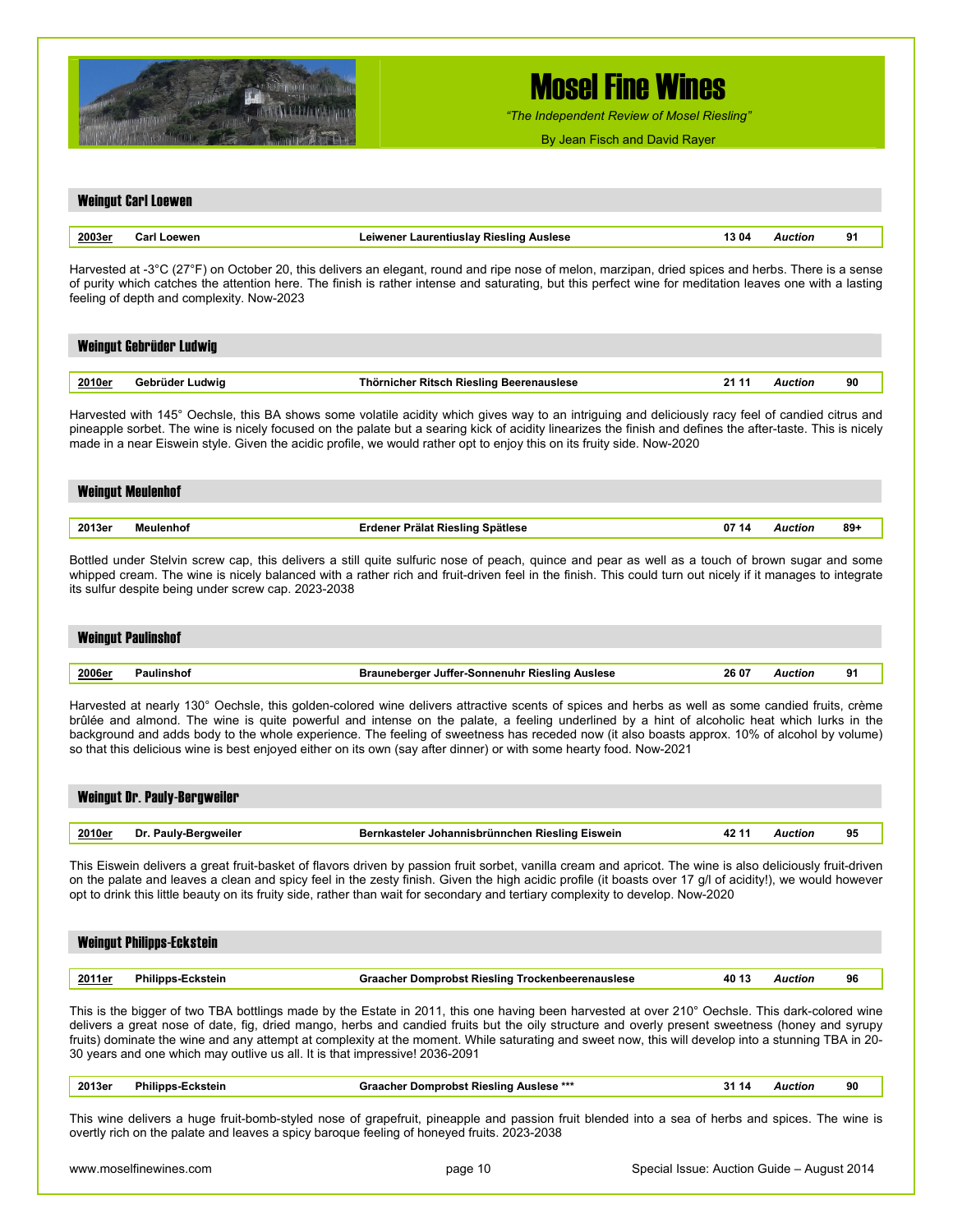

*"The Independent Review of Mosel Riesling"*

By Jean Fisch and David Rayer

|        | <b>Weingut Rebenhof</b>                                         |                                                                                                                                                                                                                                                                                                                                                                                                                                                                         |       |                |    |
|--------|-----------------------------------------------------------------|-------------------------------------------------------------------------------------------------------------------------------------------------------------------------------------------------------------------------------------------------------------------------------------------------------------------------------------------------------------------------------------------------------------------------------------------------------------------------|-------|----------------|----|
| 2013er | Rebenhof                                                        | Ürziger Würzgarten Riesling Auslese Fass 10                                                                                                                                                                                                                                                                                                                                                                                                                             |       | <b>Auction</b> | 89 |
|        |                                                                 | Bottled under Stelvin screw cap, this wine develops a very aromatic nose made of meadow flowers, raspberry, litchi and yellow peach as well as a<br>more exotic mango and pineapple driven side on the palate. The whole wine is very nicely made in a focused and straightforward style. 2023-2038                                                                                                                                                                     |       |                |    |
|        | <b>Weingut FJ Regnery</b>                                       |                                                                                                                                                                                                                                                                                                                                                                                                                                                                         |       |                |    |
| 2000er | <b>FJ Regnery</b>                                               | Klüsserather Bruderschaft Riesling Auslese                                                                                                                                                                                                                                                                                                                                                                                                                              | 04 01 | <b>Auction</b> | 92 |
|        |                                                                 | This offers a quite bright (very unlike 2000!) color and a superb balance of pear and peach on the palate (according to Peter Regnery, they had<br>actually quite good grapes in this part of the Mosel in 2000). This is astonishingly youthful and playful on the palate, with a delicacy and freshness in<br>the finish which transcends the vintage and the vineyard. This is one of the biggest positive surprises of the year! Now-2025                           |       |                |    |
| 2013er | <b>FJ Regnery</b>                                               | Klüsserather Bruderschaft Riesling Spätlese Feinherb Edition Michelskirch                                                                                                                                                                                                                                                                                                                                                                                               | 17 14 | <b>Auction</b> | 90 |
| 2023   |                                                                 | The Edition Michelskirch is used by the Estate to refer to a prime sector (St. Michel) in the Klüsserather Bruderschaft situated on pure blue-grey<br>slate and in which it owns its best parcels. This inviting off-dry wine delivers attractive scents of pear, melon, mirabelle and herbs on the nose. It is<br>nicely fruity and mineral on the palate and delivers a long mouth-watering finish. This is a gorgeous wine which lives from its inner balance. 2015- |       |                |    |
|        | <b>Weingut Johann Peter Reinert</b>                             |                                                                                                                                                                                                                                                                                                                                                                                                                                                                         |       |                |    |
| 2003er | <b>Johann Peter Reinert</b>                                     | Wiltinger Schlangengraben Riesling Auslese **                                                                                                                                                                                                                                                                                                                                                                                                                           | 24 04 | <b>Auction</b> | 91 |
|        | watering feel in the aftertaste. Now-2028                       | This wine was first auctioned off in 2004 and the Estate releases some additional bottles for the 2014 Auction. This delivers a very inviting nose of<br>fresh flowers, apricot and melon which is enhanced by a gloriously a surprisingly zesty feel on the palate (for a 2003). It leaves a clean mouth-                                                                                                                                                              |       |                |    |
| 2003er | <b>Johann Peter Reinert</b>                                     | Ayler Kupp Riesling Auslese **                                                                                                                                                                                                                                                                                                                                                                                                                                          | 23 04 | <b>Auction</b> | 91 |
|        | fruits. The finish is juicy and makes one go for more. Now-2028 | This wine was first auctioned off in 2004 and the Estate releases some additional bottles for the 2014 Auction. This blend of melon and white<br>minerals delivers an intriguing undercooled expression of zest on the palate, with good satisfyingly straightforward flavors of herbs and ripe orchard                                                                                                                                                                 |       |                |    |
| 2004er | Johann Peter Reinert                                            | Wiltinger Schlangengraben Riesling Auslese                                                                                                                                                                                                                                                                                                                                                                                                                              | 26 05 | <b>Auction</b> | 93 |
|        | drinking side. This is very hard to resist! Now-2028            | This wine was first auctioned off in 2005 and the Estate releases some additional bottles for the 2014 Auction. This offers a rather linear nose of<br>lime, fresh herbs, white flowers and spices and lives from a stunning feeling of tension on the palate and in the finish. This offers a most fascinating                                                                                                                                                         |       |                |    |
|        | <b>Weingut Richard Richter</b>                                  |                                                                                                                                                                                                                                                                                                                                                                                                                                                                         |       |                |    |
| 2013er | <b>Richard Richter</b>                                          | Winninger Röttgen Riesling Spätlese Alte Reben                                                                                                                                                                                                                                                                                                                                                                                                                          | 17 14 | <b>Auction</b> | 90 |
|        | pleasure after that. 2023-2038                                  | This overtly fruit-driven wine delivers quite some attractive scents of passion fruit, quince and pineapple which add an exotic side to a more orchard<br>fruit-driven basis. This ostentatious expression of Spätlese will need time to integrate the still quite sweet feel in the finish but should offer much                                                                                                                                                       |       |                |    |
| 2012er | <b>Richard Richter</b>                                          | Winninger Brückstück Riesling Reserve "auf der Feinhefe gereift"                                                                                                                                                                                                                                                                                                                                                                                                        | 20 14 | Auction        | 89 |
|        |                                                                 | This opulent expression of dry Riesling driven by spices, infused pear, toffee, vanilla cream and (some) heat will please lovers of ostentatious<br>Riesling wines made by the likes of Clemens Busch or Heymann-Löwenstein. Its structure and tannic power makes it probably best served with                                                                                                                                                                          |       |                |    |

food usually paired with red wine (red meat, etc.). We would however opt to enjoy this rather soon as the alcoholic profile (this boasts 13.5 % of alcohol) may eventually become too prominent. Now-2017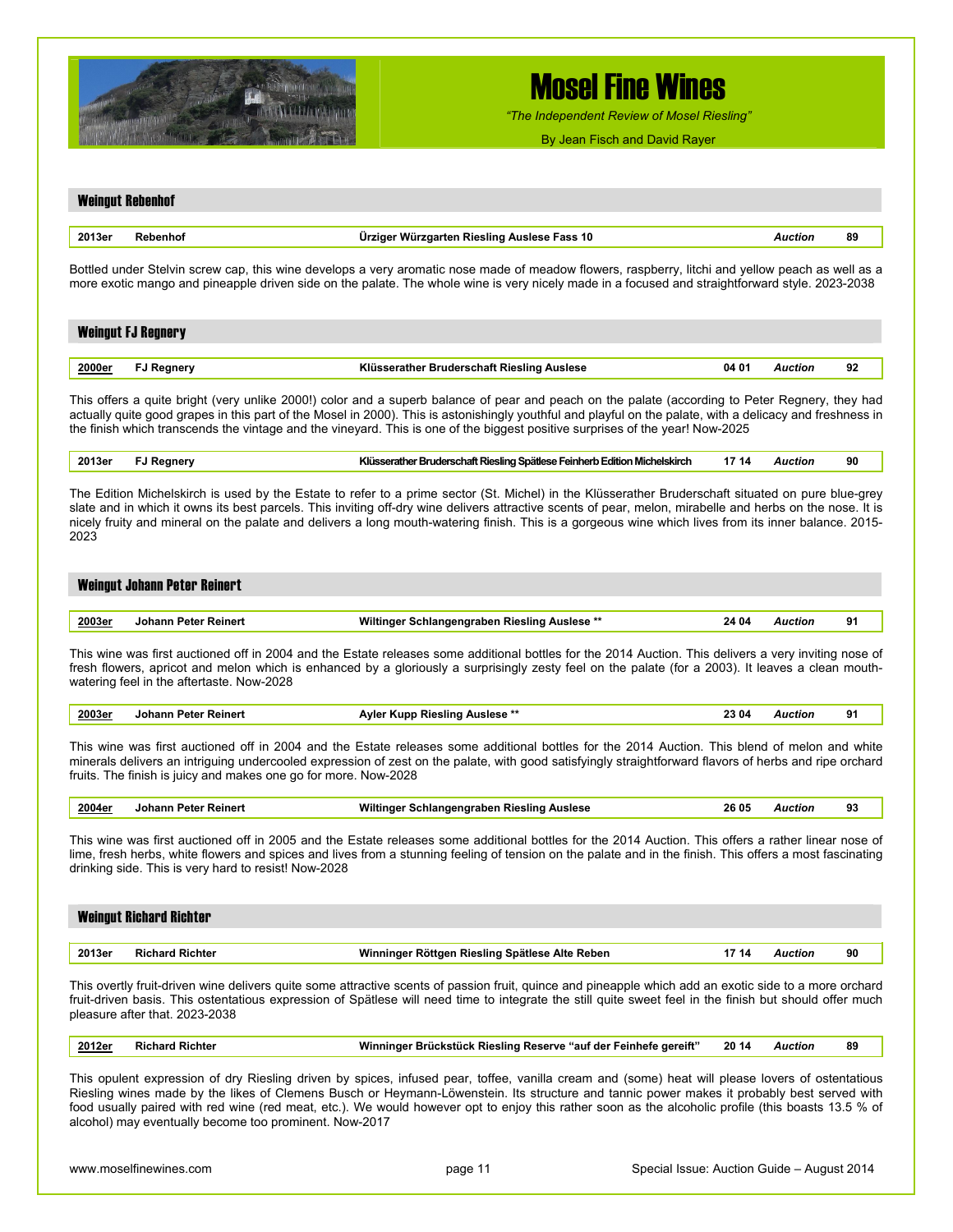

*"The Independent Review of Mosel Riesling"*

By Jean Fisch and David Rayer

### Weingut Andreas Schmitges **2010er Andreas Schmitges Erdener Prälat Riesling Trockenbeerenauslese 16 11** *Auction* **97**  Bottled under Stelvin screw cap, this stunner of a TBA harvested with 250° Oechsle delivers great and pure flavors of frangipane, marzipan, greengage, brown sugar and honeyed candied fruits. The balance on the palate is incredible as the combination of the acidic backbone (it boasts 10.5 g/l of total acidity) and the multi-layered aromatic complexity brings a stunning feeling of drinking fun and brightness to this in principle "thick" dessert wine. The finish shows more of this bright acidity and leaves a fresh and zesty feel usually found in Eiswein. We would opt to enjoy this beauty young rather than to risk the acidity becoming too dominant. But what a wine! Now-2020 Weingut Stiftung St. Nikolaus-Hospital **2013er St. Nikolaus Hospital Graacher Himmelreich Riesling Auslese \*\*\* 16 14** *Auction* **90**  Harvested with 120° Oechsle from a strict vineyard selection, this still quite reduced wine only gradually reveals an attractive Auslese side which delivers a telltale botrytis-driven nose of almond, mirabelle, quince and apricot. The wine is on the lean, yet hugely concentrated and focused side on the palate (it boasts over 70 g/l of dry extracts!) but delivers a nice feeling of fruit tension and complexity in the long linear finish. 2023-2038 Weingut Werner **2013er Werner Trittenheimer Apotheke Riesling Auslese 13 14** *Auction*  Not tasted.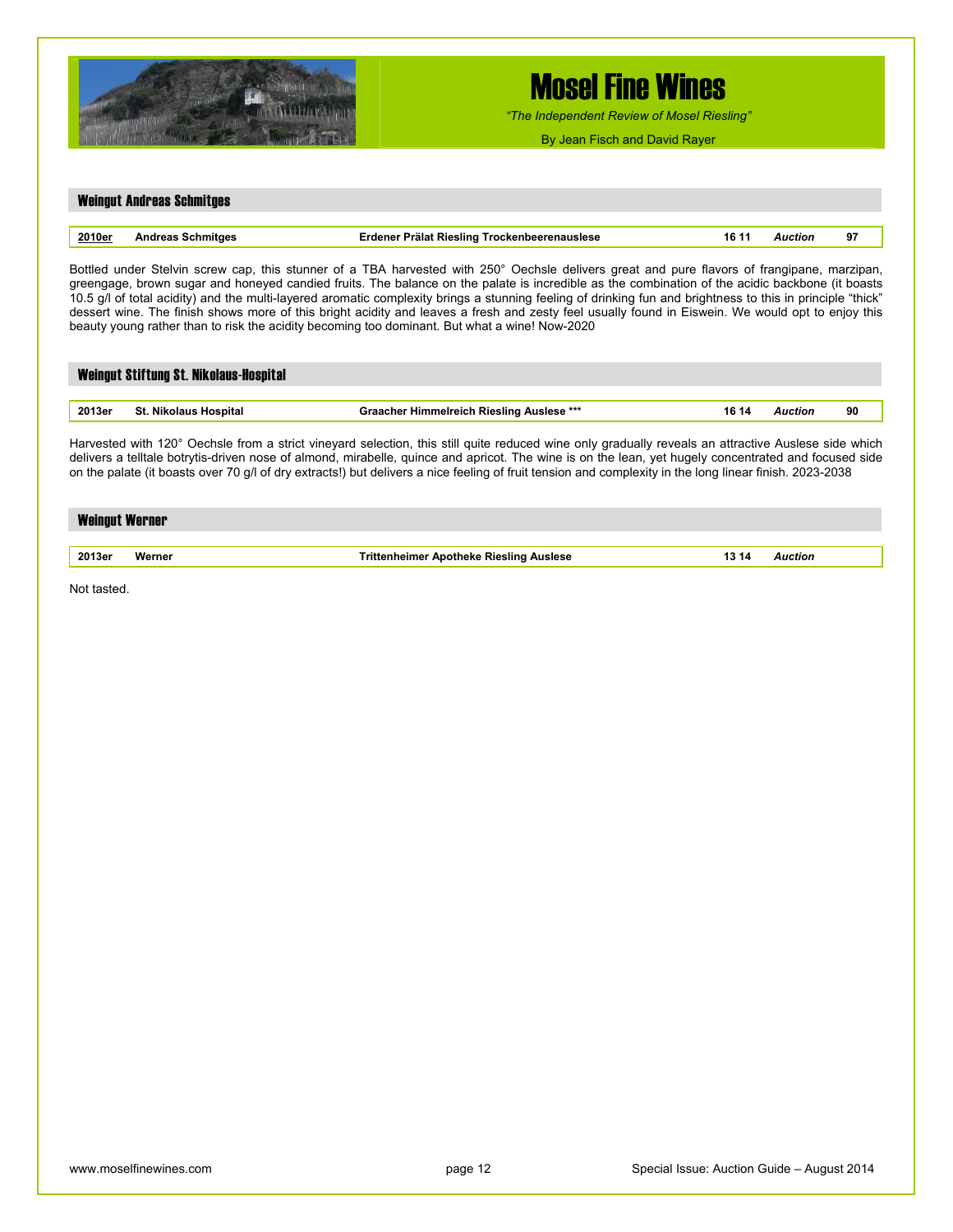

*"The Independent Review of Mosel Riesling"*

By Jean Fisch and David Rayer

### 2014 Auction : Grosser Ring / VDP Wines Guide

#### **Overview**

We provide here a review of wines that will be auctioned off by the Grosser Ring / VDP on September 19, 2014 and that we can recommend on quality grounds. This includes wines from the following Estates (presented in alphabetic order):

| Geltz-Zilliken                       |
|--------------------------------------|
|                                      |
| Fritz Haag                           |
| <b>Reinhold Haart</b>                |
| von Hövel                            |
| Karthäuserhof                        |
| Peter Lauer                          |
| <b>Schloss Lieser</b>                |
| Dr. Loosen                           |
| Egon Müller                          |
| Joh. Jos. Prüm                       |
| Willi Schaefer                       |
| Wwe Dr. H. Thanisch – Erben Thanisch |
| Wegeler                              |

*Saarburg Brauneberg Piesport Oberemmel Trier-Eitelsbach Ayl Lieser Bernkastel Wiltingen Wehlen Graach Bernkastel Bernkastel* 

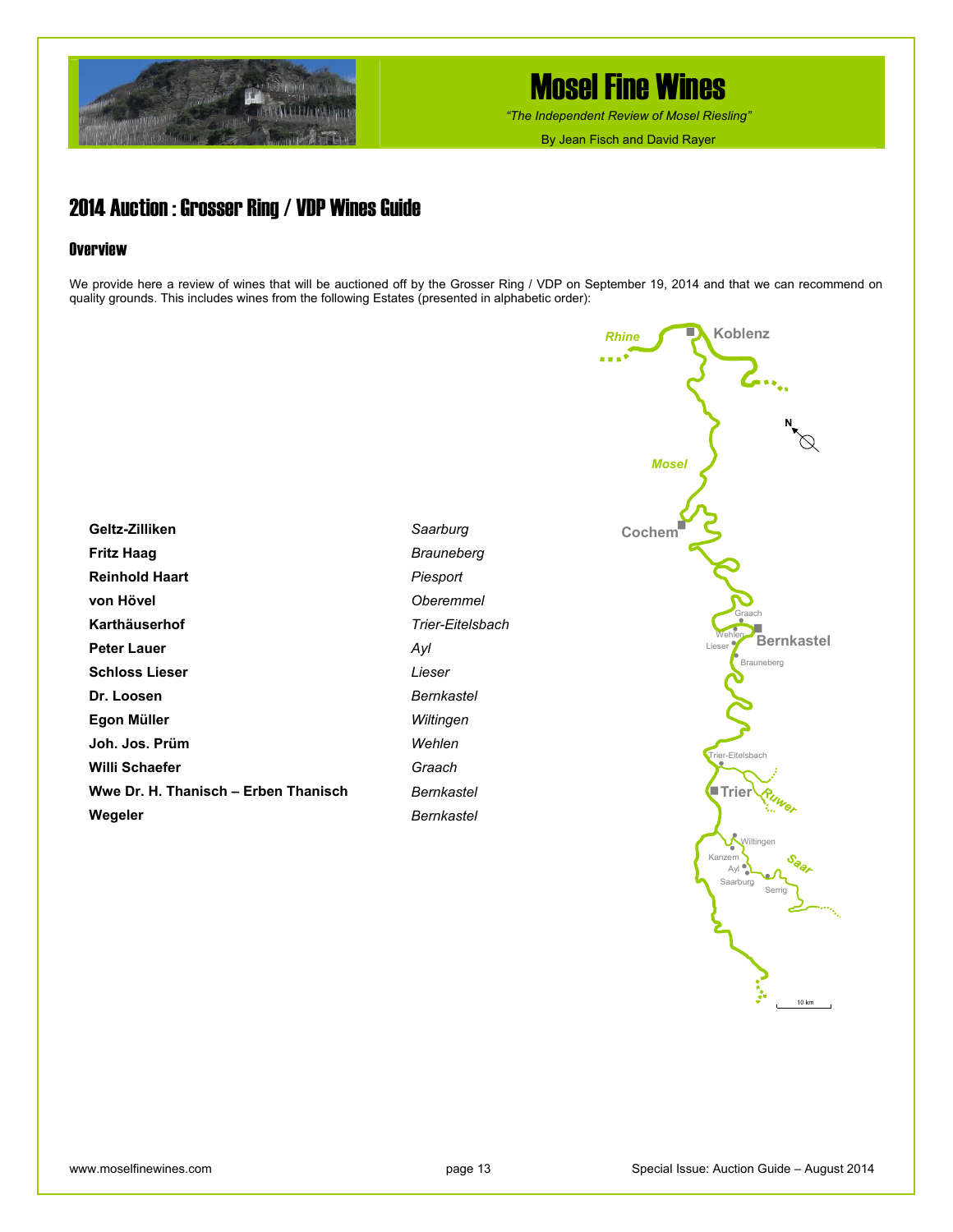

*"The Independent Review of Mosel Riesling"*

By Jean Fisch and David Rayer

#### Tasting Notes by Estates

|        | Weingut Geltz-Zilliken |                                           |       |                |    |
|--------|------------------------|-------------------------------------------|-------|----------------|----|
| 2008er | Geltz-Zilliken         | <b>Saarburger Rausch Riesling Eiswein</b> | 01.09 | <b>Auction</b> | 94 |

This Eiswein was harvested with 163° Oechsle on December 30, 2008. A whiff of volatile acidity gives way to stunning scents of ripe pear, quince compote and fine scents of herby tea, chamomile and gooseberry on the nose. The wine is quite rich, creamy and intense on the palate, with a juicy multi-layered feel of fruit sorbet, and leaves a long and spicy feel in the finish. 2018-2038

### Weingut Fritz Haag **2013er Fritz Haag Brauneberger Juffer-Sonnenuhr Riesling Auslese lange GK 15 14** *Auction* **96**

| Harvested with a cool 125° Oechsle, this offers gorgeously honeyed and flowery scents of cassis and juicy white orchard fruits. The wine is complex |  |  |  |  |  |  |
|-----------------------------------------------------------------------------------------------------------------------------------------------------|--|--|--|--|--|--|
|                                                                                                                                                     |  |  |  |  |  |  |

and long on the palate with quite some almond and spices coming through at this stage in the finish. This is a great wine in the making and one which will develop great botrytis complexity with age. 2028-2043

| 2013er | Haad<br><b>Fritz</b> | auneberger Juffer-Sonnenuhr Riesling Spätlese | 14.<br>14 | Auction | 93 |  |
|--------|----------------------|-----------------------------------------------|-----------|---------|----|--|
|        |                      |                                               |           |         |    |  |

This offers a great nose of yellow fruits and whipped cream, and is still very primary at this early stage. While definitively Auslese in style, a gorgeous racy side brings tension on the palate and gives the wine a nicely playful and mouth-watering side in the finish which wipes away the surprisingly powerful structure. This is a wine with a statement. 2023-2038

# Weingut Reinhold Haart

| 2011er | .<br>7ddi | ס הנ<br><u>I rockenbeerenauslese</u><br>Rieslino<br>iolatl<br>optcnen<br>norter | 20 14 | . . TIOP<br> | 0e<br>эв<br> |
|--------|-----------|---------------------------------------------------------------------------------|-------|--------------|--------------|
|        |           |                                                                                 |       |              |              |

This thick dark-colored TBA harvested at a full 235° Oechsle delivers quite baroque flavors of herbs, toffee, pineapple, mango, nut, dried fruits and apricot puree. A stunningly pure feeling of creaminess comes through on the palate, a sure sign of a clean botrytis selection. Juicy exotic fruits come through as well and all this leads to a superbly smooth and long finish. It is really only a work in progress at the moment as sweetness dominates completely the wine. However, once the sweetness has receded, say in 20-30 years, this should prove a gorgeous TBA to sip after dinner on a cold winter night. 2031-2061+

|  | 2013er | $-222$<br>וחחח<br>naar | $\sim$<br>Riesling<br>Auslese<br>ימו<br>Goldtropfchen<br>$-$ - - - - - - - $-$<br>۰ur | 16<br>14 | Auctior | 94 |  |
|--|--------|------------------------|---------------------------------------------------------------------------------------|----------|---------|----|--|
|--|--------|------------------------|---------------------------------------------------------------------------------------|----------|---------|----|--|

Harvested at 108° Oechsle, this delivers a gorgeous and delicately exotic cocktail of peach, coconut, pineapple and oregano which has made the success of Goldtröpfchen over the years. A killer combination of creaminess and zest frames the aromatic power and intensity on the palate and gives way to an airy and delicately honeyed feel in the long and harmonious finish. While hard to resist now, this will turn into a superb Auslese in a decade or two, and could then easily exceed our high expectations. 2028-2048

|        | Weingut von Hövel |                                              |         |    |
|--------|-------------------|----------------------------------------------|---------|----|
|        |                   |                                              |         |    |
| 2013er | von Hövel         | Oberemmeler Hütte Riesling Spätlese<br>02 14 | Auction | 92 |

This beautiful Spätlese offers great freshness as well as fine spicy notes, underlined by quite some passion fruit and pear, and delivers a long and refined feel in the finish. This gorgeous wine combines good complexity with lots of drinking pleasure. 2023-2038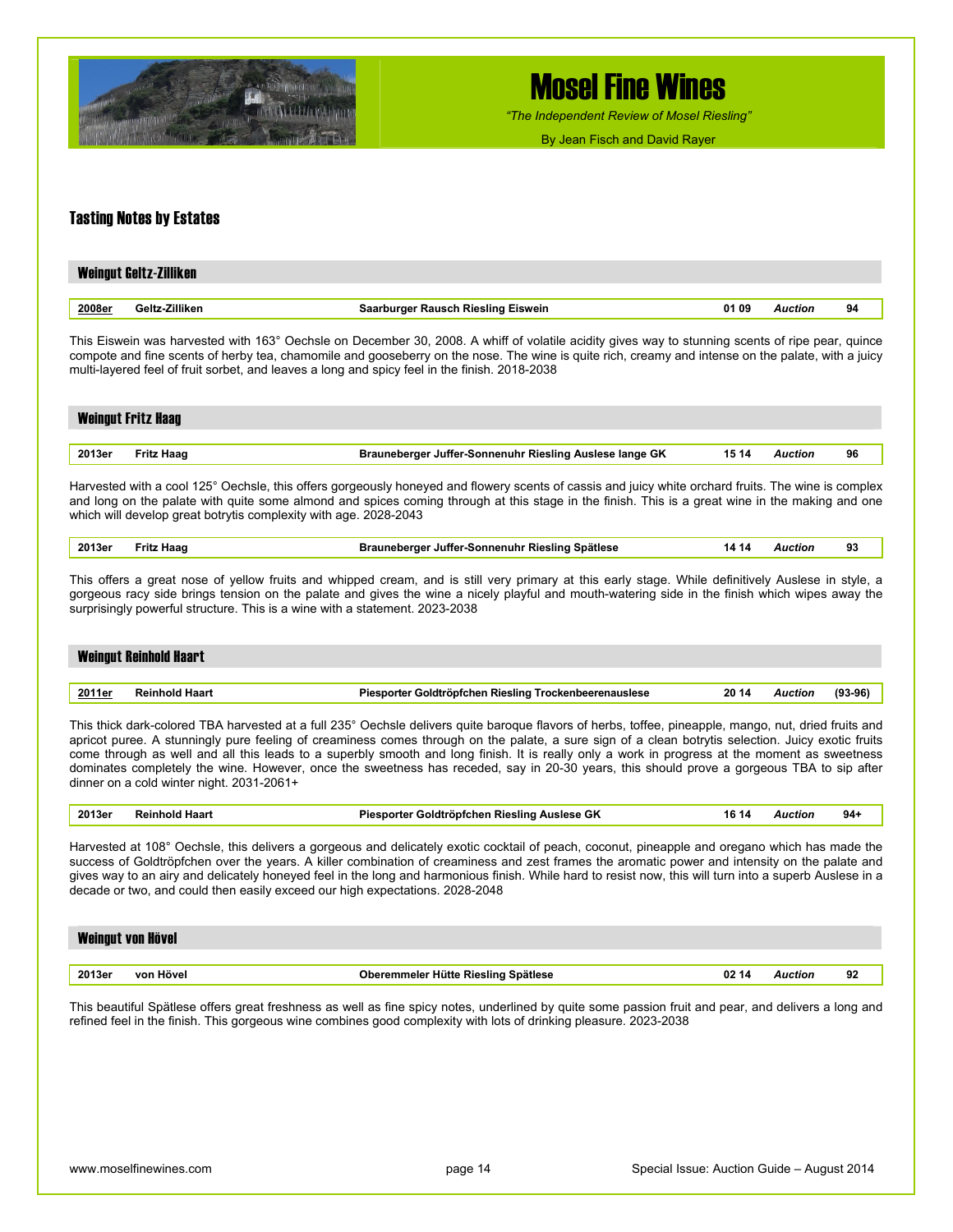

*"The Independent Review of Mosel Riesling"*

By Jean Fisch and David Rayer

### Weingut Karthäuserhof **2010er Karthäuserhof Eitelsbacher Karthäuserhofberg Riesling Beerenauslese Nr. 25** *Auction* **96**  This gorgeous wine delivers a show-stopping nose of cassis, pineapple, passion fruit and strawberry mint. The wine is smooth and elegantly focused on the palate and leaves just a perfumed feel in the finish. This is a stunner of a BA in the making. 2021-2036

**2013er Karthäuserhof Eitelsbacher Karthäuserhofberg Riesling Spätlese Nr. 26** *Auction* **92** 

This selection of clean fruit harvest at approx. 90° Oechsle enhanced by a small addition of highly selected botrytis-affected berries yields a fascinating combination of cassis, cumin, mint and fresh herbs, blended into an underlying touch of more exotic pineapple and honey. The finish is still gorgeously fruity but also remarkably racy, giving the wine a firm Spätlese character (despite the hint of botrytis). This is dangerously easy to drink. 2023-2038

|        | <b>Weingut Peter Lauer</b> |                            |       |     |
|--------|----------------------------|----------------------------|-------|-----|
|        |                            |                            |       |     |
| 2011er | Peter Lauer                | Piesling Trocker<br>' Kupp | 21 14 | 100 |

We had the privilege to taste this stunning TBA from cask several times and have been following the development with keen interest right from the start, as it was obvious that Florian Lauer had produced something extra-ordinary out of this very strict selection of botrytized fruit harvested with 235° Oechsle. We could not have been happier when finally tasting this beauty after bottling. As many TBAs from 2011, this boasts an already quite golden-bronze color. An oily fluid glides into the glass but, far from being offered a diesel-like sweet syrup, one is rewarded with lively orange, pineapple, mango and candied lime that provide the natural counter-balance to some dried fruit and nutty flavors. What sets this wine into its own category is this natural inner balance of the very best wines. This wine is not loud or trying to make a statement. It is just itself as every element is in balance and ready to play its part for a great moment of wine drinking in a decade or two. This is brilliant! As the saying goes: Wine does not get better than this, only different. As the acidity is quite high, we would probably opt to enjoy this in its earlier part of the maturity period. 2021-2051

| 2013er | Peter Lauer | Fass 23<br>≅Riesling Spätlese<br>Avlor<br>Kunn | Auction | 92 |
|--------|-------------|------------------------------------------------|---------|----|
|        |             |                                                |         |    |

Made from partially botrytized fruit, this deliciously racy and exotic true Spätlese, made from fruit with a refreshingly low 87-88° Oechsle, delivers gorgeous scents of ginger, yellow peach and mango. The wine only develops a hint of creaminess on the palate but plenty of mouth-watering fruits bring pleasure and complexity. This is a very nice wine in the making, which remains true to its category and region. 2023-2033

| 2013er<br>. | ∟auer<br>'eter | <b>TERMI</b><br>Rieslino<br>-ass 5<br>Δvic<br><b>*******</b><br>. | . | 91.<br>$\sim$ |
|-------------|----------------|-------------------------------------------------------------------|---|---------------|
|             |                |                                                                   |   |               |

Harvested with not much more than 80° Oechsle, this real Kabinett delivers great intense flavors of yellow peach, ginger and fine spices framed by a zesty acidity and a deliciously mouth-watering feel in the finish. Thankfully, this is not a big Kabinett but a real one with gorgeous complexity and quite some development potential. We would not be surprised it this would only shine in a big decade. 2018-2028+

| 2013er<br>95<br>17 14<br>Brauneberger Juffer-Sonnenuhr Riesling Auslese lange GK<br><b>Schloss Lieser</b><br>Auction | <b>Weingut Schloss Lieser</b> |  |  |
|----------------------------------------------------------------------------------------------------------------------|-------------------------------|--|--|
|                                                                                                                      |                               |  |  |
|                                                                                                                      |                               |  |  |

Harvested with a cool 120° Oechsle, this offers a rich and opulent nose of yellow and white fruits, honey and apricot tree flowers. The wine is deliciously spicy and quite refined on the palate and leaves a clean and long feel of creamy honeyed fruits in the quite zesty finish. This is a gorgeous botrytis Auslese in the making. 2028-2043

| 2013er | .ieser<br>…nioe≏<br>. | <b>Spätlese</b><br><b>Sonnenuhr</b><br>' Rieslina<br>Juffer-°<br>aunenerder<br>--<br>.<br>- - | 16<br>14 | wction<br>. | 94 |
|--------|-----------------------|-----------------------------------------------------------------------------------------------|----------|-------------|----|
|        |                       |                                                                                               |          |             |    |

This delivers a stunningly bright and inviting nose of cassis, spices and a hint of juicy yellow orchard fruits in the background. The wine is still quite reduced and will need time to develop its full potential. This Auslese in every aspect but the label is a gorgeous wine in the making! 2028-2043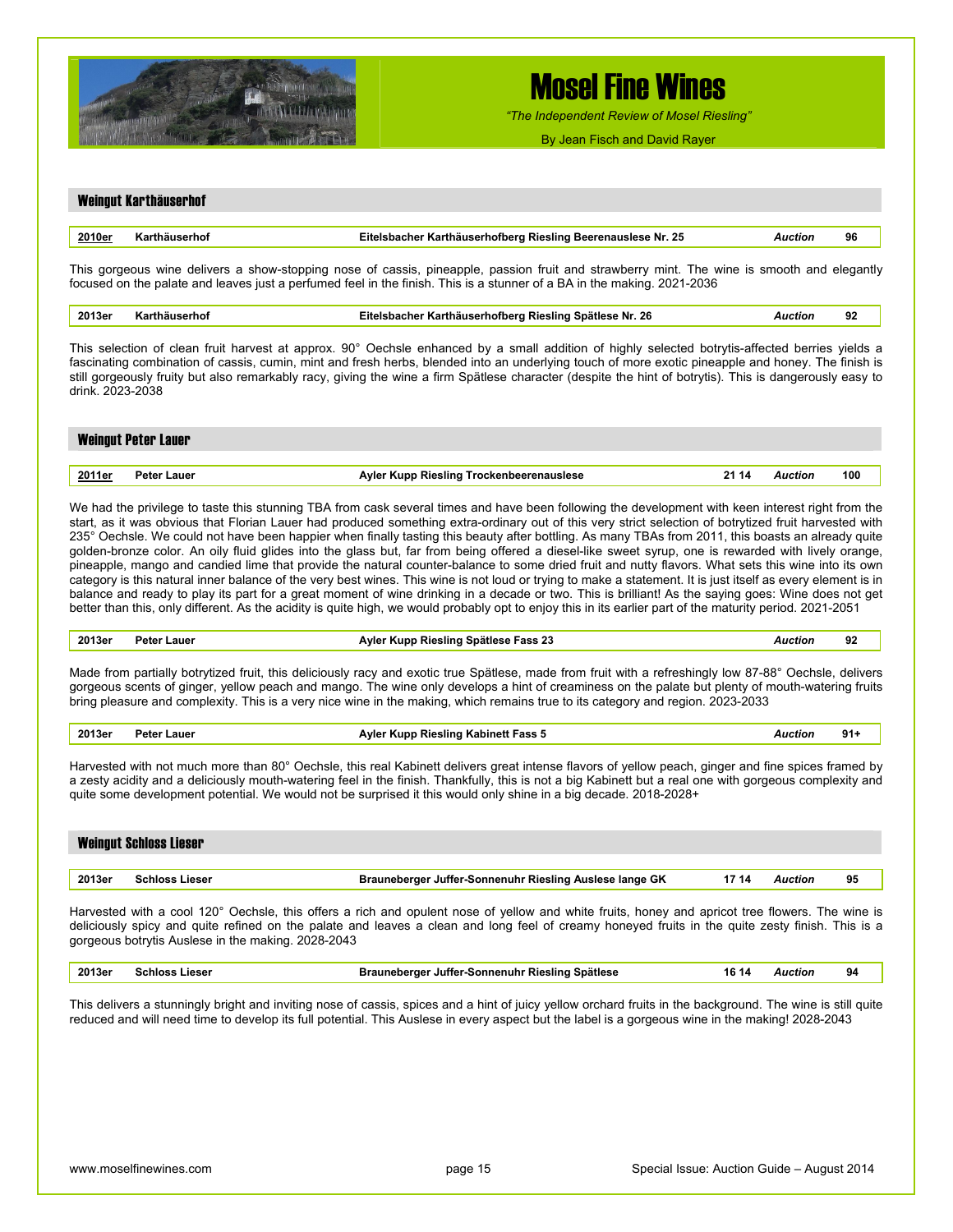

*"The Independent Review of Mosel Riesling"*

By Jean Fisch and David Rayer

#### Weingut Dr. Loosen

| 2013er | Dı | $\sim$<br>,,,,,,,<br>raıa<br>lange GK<br>11 E<br>. |  | ומוז | ഹം |
|--------|----|----------------------------------------------------|--|------|----|
|        |    |                                                    |  |      |    |

Harvested with a whopping 120° Oechsle, this is a stunning wine in the making as the Estate seems to have been able to capture the strength of the Prälat vineyard in this vintage. Glorious scents of almond paste, mango, pear and candied lime lead to a creamy but playful palate and leaves an incredibly intense and oily feel in the after taste, where honey adds depth to baroque scents of almond and honey. 2028-2043

| 2013er | Loosen<br>Dı | 1 Riesling Spätlese GK<br>Ir:<br>∍arten<br>VIII | ,,,, | . | $(91-93)$ |
|--------|--------------|-------------------------------------------------|------|---|-----------|
|        |              |                                                 |      |   |           |

Harvested with 95° Oechsle, this delivers a great nose of pear and raspberry cream which leads to a powerful and intensely fruit and mineral driven feel on the palate. The wine is on the full-bodied side of life (and really behaves like a rich Auslese) but a mouth-watering finish gives it a gorgeous playful side. 2023-2043

## Weingut Egon Müller **2013er Egon Müller Scharzhofberger Riesling Auslese GK 05 14** *Auction* **97**

This wine, "made from fruit technically at BA level" as Egon Müller underlines, delivers very pure and complex flavors of creamy pear, honey and yellow exotic fruits on the nose. These give way to a more honeyed and apricot-driven feel on the palate of this beautifully racy Auslese. It shows the telltale finesse, subtle complexity and oily consistence of great BA wines. This is a great effort and a must have for lovers of Egon Müller wines. 2028-2053

| 92      |
|---------|
| Auction |

This racy expression of Scharzhofberger made from extremely old vines is still quite primary and only hints at smoke, white flowers, lime and some mirabelle-driven fruits. The wine is intensely racy on the palate and leaves an off-dry and rather fruity feel in the long and spicy finish. This will offer great juicy flavors at maturity. 2018-2028

|        | Weingut Joh. Jos. Prüm |                                              |         |  |  |  |  |
|--------|------------------------|----------------------------------------------|---------|--|--|--|--|
| 2013er | Joh. Jos. Prüm         | Wehlener Sonnenuhr Riesling Auslese lange GK | Auction |  |  |  |  |
|        | Not ready for tasting. |                                              |         |  |  |  |  |

| 2013er<br>Himmelreich Riesling Auslese GK<br>496-<br>Prüm<br>Joh.<br>JOS.<br>etion<br>cner<br> | -100 |
|------------------------------------------------------------------------------------------------|------|
|------------------------------------------------------------------------------------------------|------|

This BA styled wine is simply mind-blowingly complex and refined. There is incredible and nearly oily concentration and yet the wine is not heavy at all and just delivers gorgeous scents of dried fruits, apricot, candied lime, grapefruit and herbs. The palate oozes with finesse, nothing is out of place and the finish is simply to die for. This hugely primary could eventually turn into a perfect wine if it keeps its promises after bottling. It is simply that impressive! 2033-2063

| 2013er | Prüm<br>Joh<br>an Jos | <b>Sonnenuhr</b><br><b>Auslese</b><br>""ehlener<br>Riesling<br>. | ction<br>. | . |
|--------|-----------------------|------------------------------------------------------------------|------------|---|
|        |                       |                                                                  |            |   |

This incredibly intense wine delivers ripe and creamy flavors of pear, quince and apricot. The aromatic intensity is simply mind-blowing on the palate flirting with over-concentration. This essence of Wehlener Sonnenuhr GK is quite impressive as all parts of the wine are delivered in a concentrated form, leaving one with a nearly indefinite feel on the palate. More than in recent years, this is a real dessert wine firmly in Auslese GK territory and one which will need time to settle down. 2028-2043

| 2013er | Joh.<br>Jos.<br>Prüm | Wehlener Sonnenuhr Riesling Spätlese | Auction | $(90-93)$ |
|--------|----------------------|--------------------------------------|---------|-----------|
|--------|----------------------|--------------------------------------|---------|-----------|

This is a surprisingly intense and rich expression of Spätlese (at least by the usual standards of this Estate known for its ethereal wines) in which pear cream, quince and candied grapefruit woe for attention. The wine is powerful yet nicely focused on the palate and leaves a clean and long feeling of creamy fruits in the finish. The wine, which lives on intensity and complexity, could turn into a delicious Auslese-styled wine at maturity. 2023-2043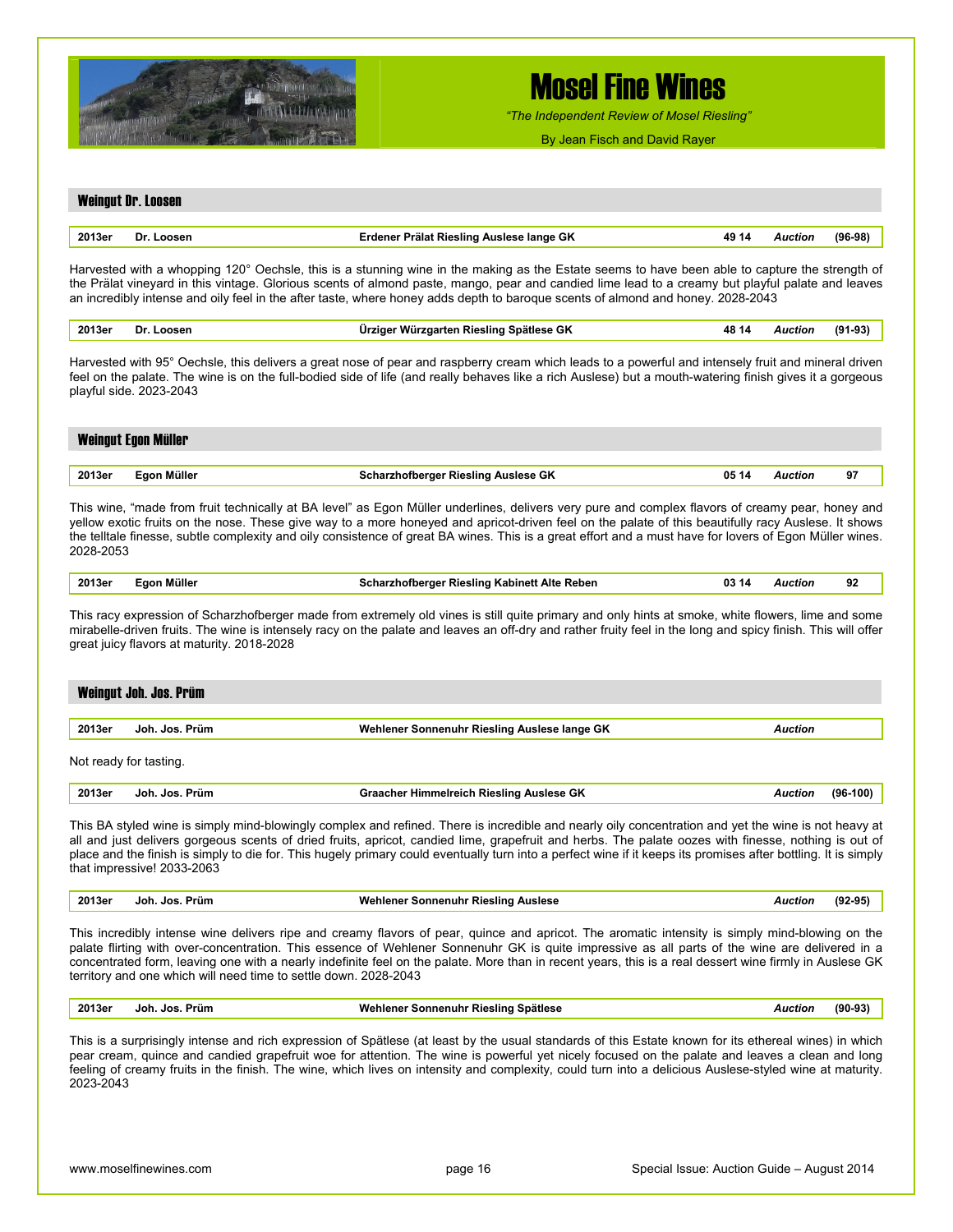

for this duckling to turn into the beautiful swan it is destined to become. 2023-2043

Weingut Willi Schaefer

# Mosel Fine Wines

*"The Independent Review of Mosel Riesling"*

By Jean Fisch and David Rayer

|        | <b>MAILING CALLES AND SCILLER AND SET</b>                       |                                                                                                                                                                                                                                                                                              |       |                |    |
|--------|-----------------------------------------------------------------|----------------------------------------------------------------------------------------------------------------------------------------------------------------------------------------------------------------------------------------------------------------------------------------------|-------|----------------|----|
| 2013er | Willi Schaefer                                                  | <b>Graacher Domprobst Riesling Auslese</b>                                                                                                                                                                                                                                                   | 01 14 | <b>Auction</b> | 95 |
|        |                                                                 | This delivers a great nose of almond, yellow fruits, grapefruit and spices enhanced by some firm (almost Eiswein-like) acidity on the palate. The<br>whole balance reminds us of a beefed-up version of the gorgeous 1996 Auslese crafted by this Estate. This is plain delicious. 2028-2043 |       |                |    |
| 2013er | Willi Schaefer                                                  | Graacher Domprobst Riesling Spätlese                                                                                                                                                                                                                                                         | 09 14 | <b>Auction</b> | 93 |
|        | gorgeously fresh and zesty. This is very nicely done. 2021-2033 | This offers a gorgeous bright nose of cassis, yellow peach and spices which lead to a structured and racy feel on the palate. The finish is long and                                                                                                                                         |       |                |    |
|        | Weingut Wwe Dr. H. Thanisch - Erben Thanisch                    |                                                                                                                                                                                                                                                                                              |       |                |    |
| 2013er | Wwe Dr. H. Thanisch – Erben Thanisch                            | Berncasteler Doctor Riesling Spätlese                                                                                                                                                                                                                                                        | 08 14 | <b>Auction</b> | 92 |

As so often with wines from the Doctor vineyard, at this early stage, this wine comes over as slightly broad, with only some diffuse scents of yellow fruits, herbs and a hint of volatile acidity on show. We mention this specifically because great Doctor wines are a really treat and one of the great experiences of Mosel Riesling. However, too few get the pleasure of it as wine lovers are scared by how "squared" Doctor wines can be in their youth. However, our experience with these wines tells us that they will miraculously slim down, focus aromatically and eventually turn into a beauty at maturity. In the present case, this looks like a modern version of the gorgeous 1996 or 1998 Auslese in the making. But patience will be needed

| <b>Weingut Wegeler</b> |  |  |  |
|------------------------|--|--|--|
|                        |  |  |  |

**2013er Wegeler Berncasteler Doctor Riesling Auslese GK** *Auction* 

Not tasted.